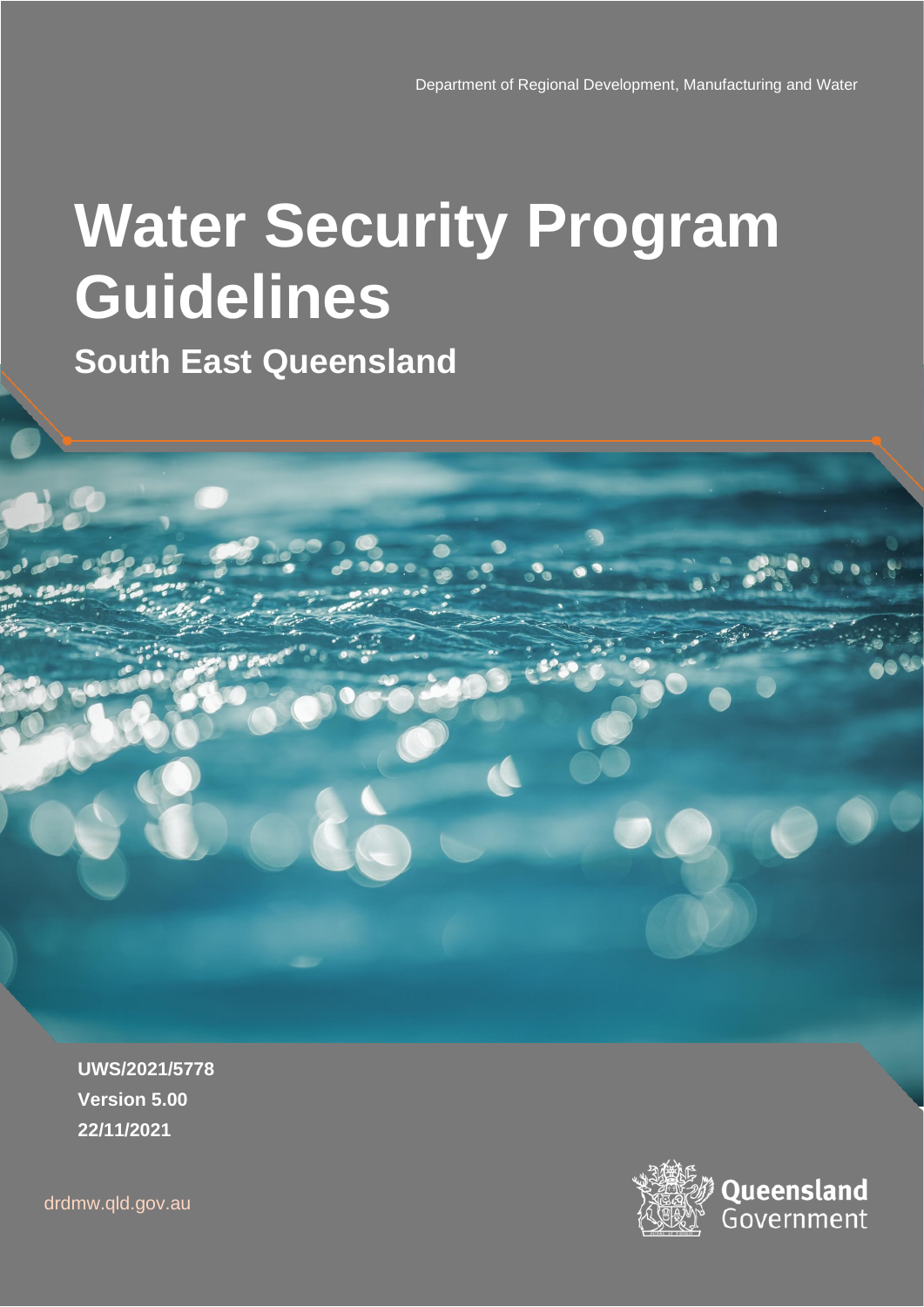This publication has been compiled by Urban Water Supply Planning business group of Water division, Department of Regional Development, Manufacturing and Water.

© State of Queensland, 2021

The Queensland Government supports and encourages the dissemination and exchange of its information. The copyright in this publication is licensed under a Creative Commons Attribution 4.0 International (CC BY 4.0) licence.



Under this licence you are free, without having to seek our permission, to use this publication in accordance with the licence terms. You must keep intact the copyright notice and attribute the State of Queensland as the source of the publication.

Note: Some content in this publication may have different licence terms as indicated.

For more information on this licence, visit https://creativecommons.org/licenses/by/4.0/.

The information contained herein is subject to change without notice. The Queensland Government shall not be liable for technical or other errors or omissions contained herein. The reader/user accepts all risks and responsibility for losses, damages, costs and other consequences resulting directly or indirectly from using this information.

#### **Interpreter statement**:

The Queensland Government is committed to providing accessible services to Queenslanders from all culturally and linguistically diverse backgrounds. If you have difficulty in understanding this document, you can contact us within Australia on 13QGOV (13 74 68) and we will arrange an interpreter to effectively communicate the report to you.



#### **OFFICIAL**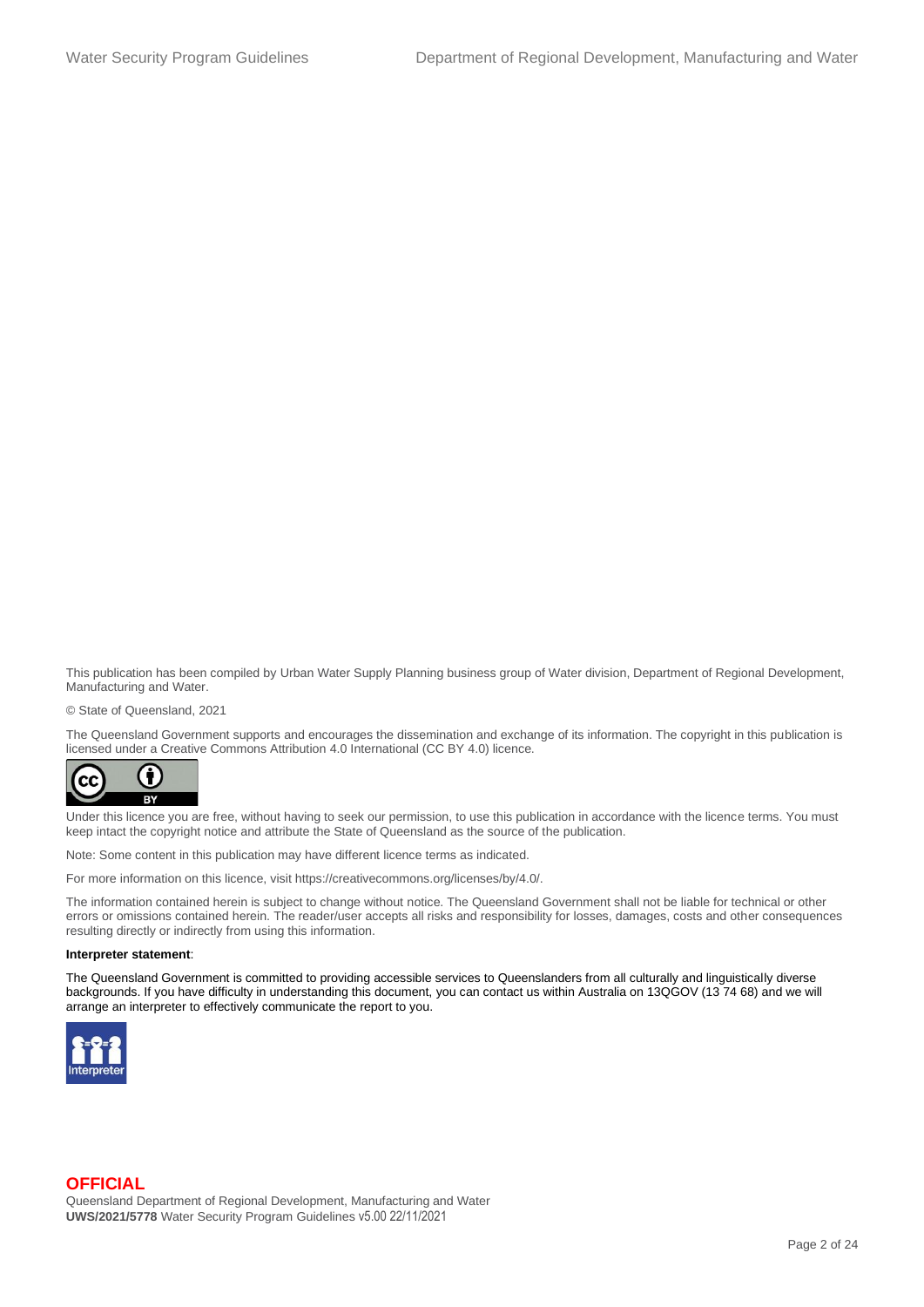### Version history

| Version | <b>Date</b>      | <b>Comments</b>                                                                                                                                                                                                                                       |
|---------|------------------|-------------------------------------------------------------------------------------------------------------------------------------------------------------------------------------------------------------------------------------------------------|
| 1.00    | 7 November 2014  | Original guideline that incorporates a two-staged introduction to water<br>security program requirements (4 July 2015 and 4 July 2016 for<br>stage 1 and 2 respectively).                                                                             |
| 2.00    | May 2015         | Amended to extend the timeframe for making the second stage of the<br>Water Security Program (required to be published by 4 July 2017).                                                                                                               |
| 3.00    | November 2015    | Amended to provide a greater level of detail on content requirements<br>for maintenance and renewal activities, and annual reporting. The<br>timeframe for publishing the second stage of the Water Security<br>Program was amended to 31 March 2017. |
| 4.00    | November 2019    | Amended to provide greater level of detail of content requirements for<br>assessments, modelling, and reporting, and additional key terms<br>defined. Reference to staged approach removed.                                                           |
| 5.00    | 11 November 2021 | Revised to redefine the modelling scenarios and provide greater<br>clarification of expectations.                                                                                                                                                     |

### Approval

| Position <sup>'</sup>                 | Name'     | Date       |
|---------------------------------------|-----------|------------|
| Director, Urban Water Supply Planning | R. Priman | 11/11/2021 |

### Keywords

UWS/2021/5778; SEQ; water security program; drought response; Seqwater; water planning; infrastructure; water supply; water restrictions.

#### **OFFICIAL**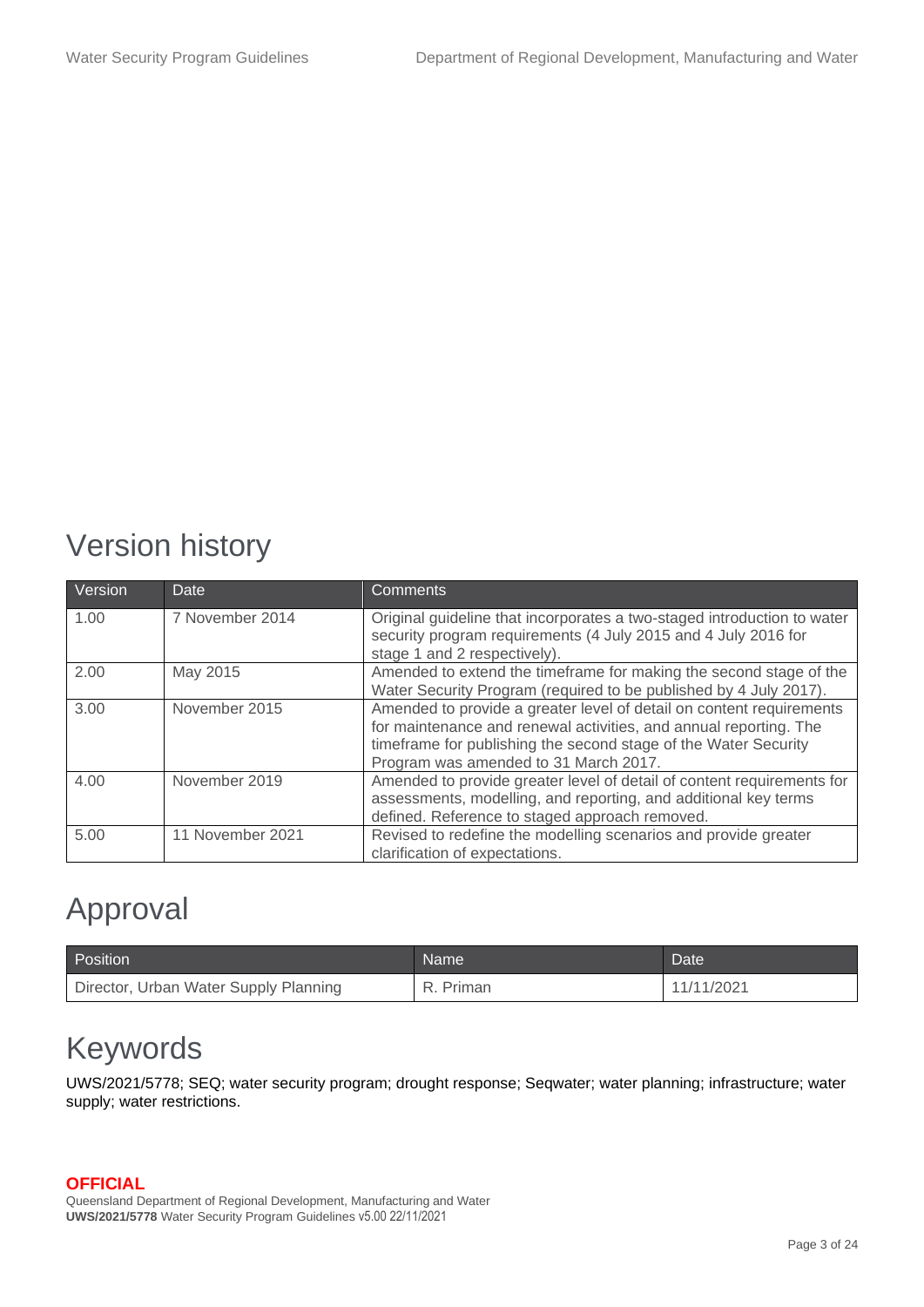# **Contents**

#### **Figures**

Figure 1. Process for finalising the WSP

#### <span id="page-3-0"></span>**OFFICIAL**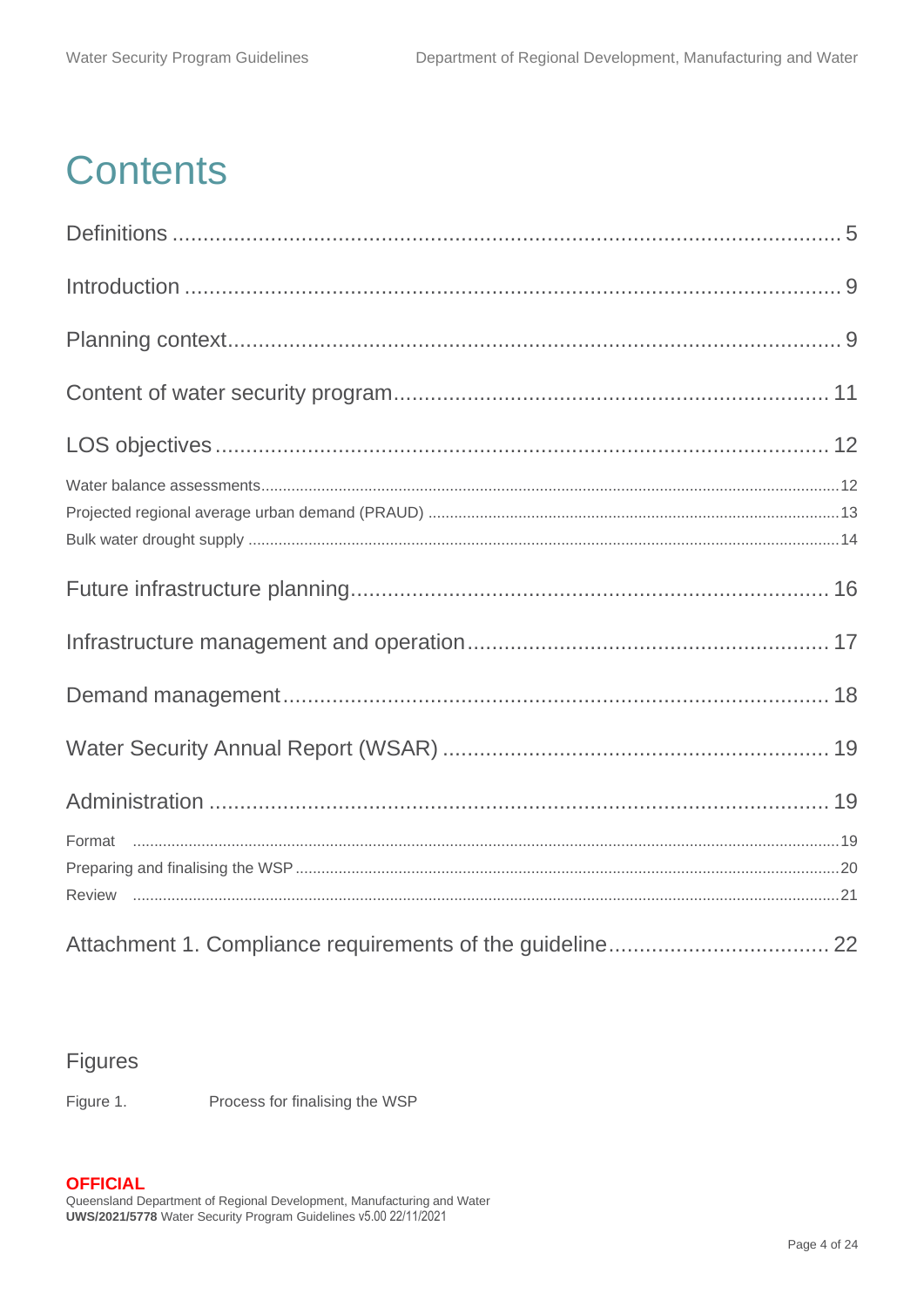# **Definitions**

#### **Act** – *Water Act 2000*

**Bulk water supply authority**—in South East Queensland, the bulk water supply authority is Seqwater.

**Bulk water supply customers—**includes all customers with a contract to take bulk water from Seqwater. This includes the SEQ Service Providers, and any entity defined as such under the Water Regulation 2016, which includes power stations and neighbouring communities (e.g. Toowoomba Regional Council). This water includes all sources available to Seqwater including treated, raw, or recycled.

**Bulk water supply system (BWSS)—**paraphrasing section 77 of the Water Regulation 2016, the BWSS is the infrastructure Seqwater uses to supply water to bulk water customers across the South East Queensland region. The infrastructure includes the SEQ Water Grid, main connecting pipelines, as well as other infrastructure that Seqwater owns and operates.

**Current operations case—**this case is based on current operation of the bulk water supply system, including all operational constraints (such as temporarily lowered dams) and operating rules. This case should consider the demands of neighbouring communities that have a contract arrangement in place. This case is to be used for drought response modelling. This case does not include the projected impacts of climate change.

**Drought readiness level—**the level in the bulk water supply system that is the trigger for taking drought response actions to increase readiness to respond to drought and to reduce the risk of reaching the drought response level. This level indicates the commencement of drought conditions, and that it is prudent and efficient to act to prepare assets and make appropriate operational changes to reduce the risk of reaching the drought response level, complete investigations to support further drought activities and to increase the readiness to respond to drought should the drought response trigger be reached. This level is determined by Seqwater and specified in the Water Security Program. The drought readiness level can be based on one, some, or all of the SEQ Water Grid storages, and can be specified as a range.

**Drought response action—**includes any measure, arrangement or strategy taken to prepare for, or respond to, drought that is triggered at or below the drought readiness level. Only key drought response actions that are considered to individually have a significant impact on water security, should be noted in the Water Security Program. Examples of additional activities that may be undertaken that might not be specified in the Water Security Program include studies, investigations and planning to support the delivery of drought response actions; and bringing forward actions that are prudent and efficient, including infrastructure, that are within the current planned capital works program. Examples of key drought response actions include increasing manufactured water production, increasing take from underutilised or banked supplies, conducting studies and investigations on potential measures to improve water security, and communications on water efficiency.

**Drought response level—**the level in the bulk water supply system that is the trigger for taking drought response action to respond to drought. Drought response actions include actions to prepare for further intensification of drought. Medium level water restrictions can only be applied after the drought response level is reached. This level is determined by Seqwater and specified in the Water Security Program. The drought readiness level can be based on one, some, or all of the SEQ Water Grid storages, and can be specified as a range.

**Drought contingency infrastructure—**infrastructure that is constructed in response to drought to ensure that essential water supplies can be maintained during an unlikely extreme drought. (Note: drought contingency infrastructure could have capacity to supply a greater volume than EMSV, for example, to maintain supply for less severe restricted demands).

#### **OFFICIAL**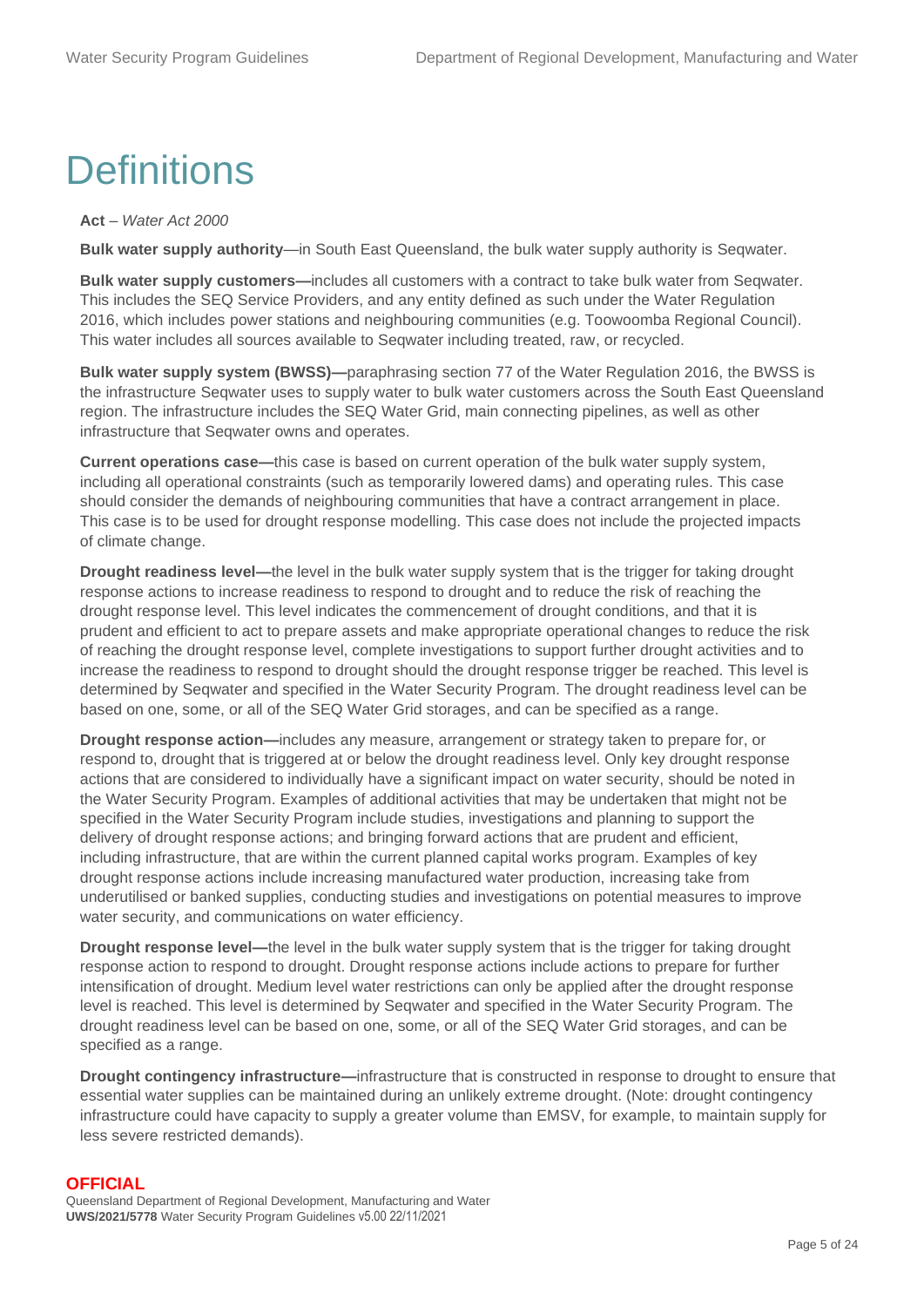**Enhanced system case—**this case is based on current assets with the addition of Seqwater's planned capital works program (i.e. planned infrastructure spend), and changes to operations. It incorporates the assumptions made for the existing system case (i.e. removal of temporary operational constraints). The enhanced system case is considered the base case against which planning future augmentations should be undertaken.

**Essential minimum supply volume (EMSV)—**as defined in the Water Regulation 2016, is the volume needed to supply a total average of 100 litres per person per day for residential and non-residential water use combined. It is the volume of water required to meet essential needs of drinking and basic hygiene, and essential services (e.g. hospitals and power generation), in critical circumstances (modelled to occur not more than once in every 10,000 years on average). It therefore includes residential and non-residential water use (including water use by power stations). The 100 litres per person per day does not include consideration of the volumes that would be required to source and distribute the EMSV volume (e.g. it does not include water treatment, transport or other system losses).

**Existing system case—**this case is based on the current assets of the bulk water supply system and does not include temporary operational constraints (such as temporarily lowered dams) that are only in effect for the short to medium term (i.e., approximately 10 years). The aim of this case is to illustrate how the current assets could perform against the LOS objectives. This case should consider the demands of neighbouring communities that have a contract arrangement in place. Neighbouring communities likely to establish a contract arrangement in future should be considered, at a minimum, as a sensitivity assessment for this case. For compliance purposes, this case must include a representation without the projected impacts of climate change, i.e. based on historical conditions for comparison purposes. Seqwater may provide an additional existing case which includes the projected impacts of climate change.

**Future system case—**this case includes the assumptions of the enhanced system case and any likely future augmentation to the BWSS infrastructure required to facilitate the achievement of the LOS objectives for the duration of the 30-year planning horizon. The future case should be updated following changes in long-term planning and the timing or nature of water supply augmentations. The future case is not required to be presented in the WSP if the enhanced system case provides sufficient yield for the next 30 years. This case should consider the demands of neighbouring communities that have an arrangement in place. Neighbouring communities that are considered likely to have an arrangement should be considered, at a minimum, as a sensitivity for this case.

**Grid connected communities—**those communities that are directly connected to the SEQ Water Grid.

**LGA—**Local Government Area.

**Level of Service (LOS) objectives—**describe the desired level of performance of the BWSS. Refer to sections 2-4 for more detail.

**Medium level water restrictions (MLWR)—**the restrictions triggered between the drought response level and the safe minimum storage level; these levels are defined by Seqwater.

**Minimum operating level (MOL)—**often also referred to as the dead storage level, is prescribed for a water storage in the appropriate water plan and resource operations licence under the Act. The infrastructure owner must not release or supply water from that storage below MOL, unless authorised due to exceptional circumstances.

**Neighbouring communities—**communities from Local Government Areas outside of the SEQ region (as defined in section 341 of the Act) that have an arrangement with Seqwater for the supply of water, or are considered likely to negotiate a commercial arrangement for urban water from Seqwater in the future.

**Non-residential water use—**potable water use, other than in the home. It includes water used by businesses, industry and power stations. Non-residential water use also includes system losses, unless otherwise specified.

#### **OFFICIAL**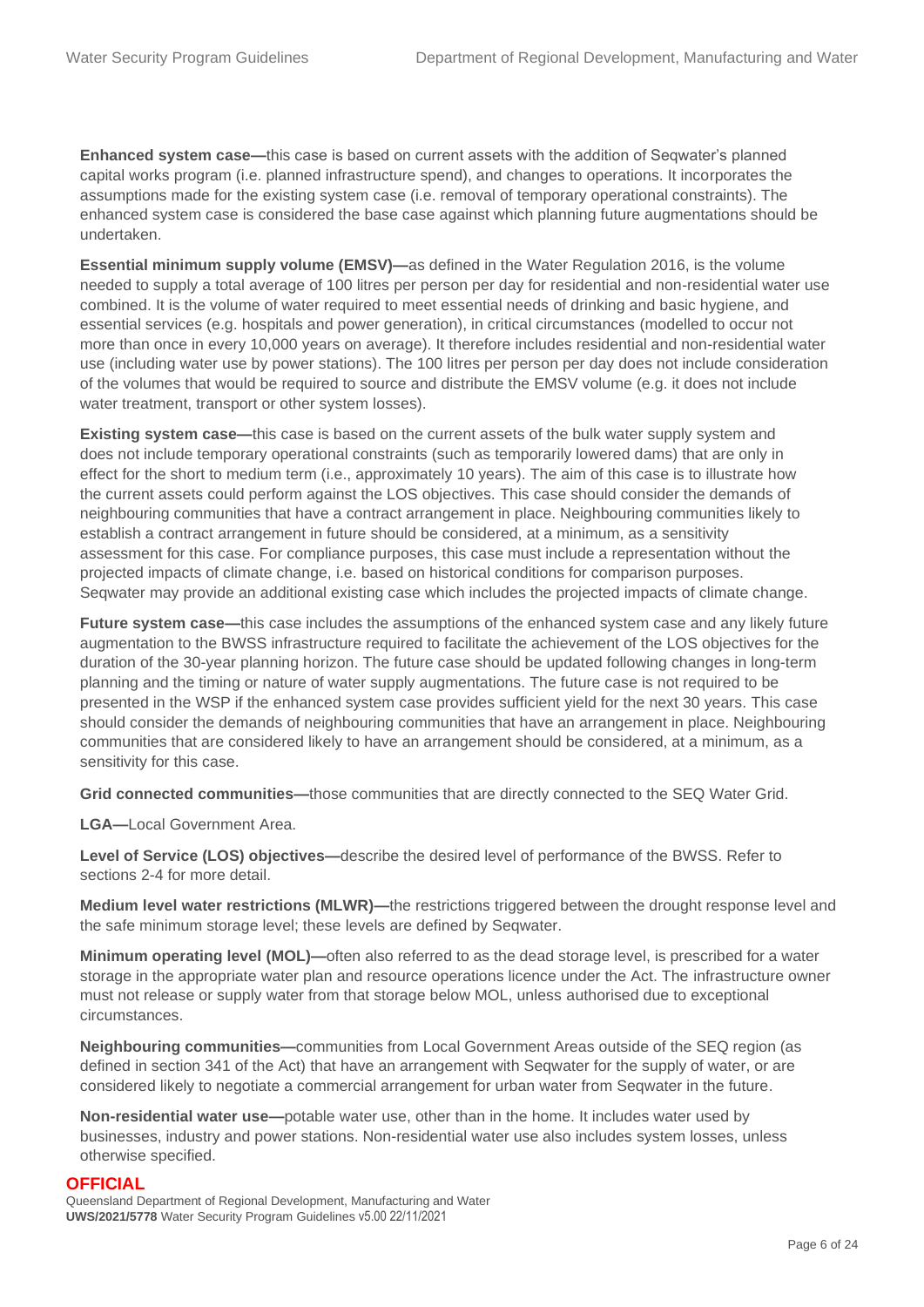**Off-grid communities—**communities that are not directly connected to the SEQ Water Grid. Some have a separate supply source, and some are supplied from a SEQ Water Grid storage but have a separate water treatment plant which is not connected to the SEQ Water Grid. The specific communities are detailed in Seqwater's Water Security Program.

**Projected Regional Average Urban Demand (PRAUD)—**the demand for residential and non-residential water use, estimated for the SEQ region for each financial year over the next 30 years. PRAUD is defined in section 79 of the Water Regulation 2016.

**Regional Stochastic Model (RSM)—**a water balance model of the SEQ bulk water supply system used to determine the statistics and other details of operation of system regarding, for example, security of supply, achievement of LOS objectives and drawdown times.

**Regulation—**is reference to the Water Regulation 2016**.**

**Residential water use—**potable water used for domestic purposes both inside and outside the home, like showering or watering a garden. Residential water use is usually expressed on a litres per person per day basis. It is calculated by dividing estimates of the volume of residential water used by the number of people with a connection to the reticulated water supply (i.e. connection to a piped water network as opposed to individual supply sources, such as household rainwater tanks).

**Restricted supplies—**means the water supplied when water restrictions are imposed on water users within SEQ.

**Safe minimum storage level (SMSL)—the trigger for taking more severe action in response to drought,** to minimise the risk of reaching minimum operating levels (e.g. restrictions more severe than Medium Level Water Restrictions). This level is determined by Seqwater and specified in the Water Security Program.

**Seqwater—**the statutory authority, owned by the State, charged with providing bulk water supplies in South East Queensland. It owns and operates the BWSS.

**South East Queensland region**—section 341 of the Act states the SEQ region comprises:

- (a) the local government areas of:
	- Brisbane City Council
	- City of Gold Coast
	- **Ipswich City Council**
	- Lockyer Valley Regional Council
	- Logan City Council
	- Moreton Bay Regional Council
	- Noosa Shire Council
	- **Redland City Council**
	- **Scenic Rim Regional Council**
	- Somerset Regional Council
	- Sunshine Coast Regional Council; and
- (b) any local government area, or part of a local government area, adjacent to the above local government areas and designated by gazette notice, and
- (c) Queensland waters adjacent to any of the local government areas mentioned above.

**South East Queensland Service Providers (SEQ SPs)—**the local government-owned entities that sell water directly to the community in South East Queensland (i.e. Urban Utilities, Unitywater, Logan City Council, Redland City Council, and City of Gold Coast). These providers are Seqwater bulk water customers.

**OFFICIAL SEQ Water Grid—**is the inter-connected network of infrastructure that extends from Noosa to the Gold Coast and Toowoomba. The SEQ Water Grid enables treated drinking water to be moved around the SEQ region. The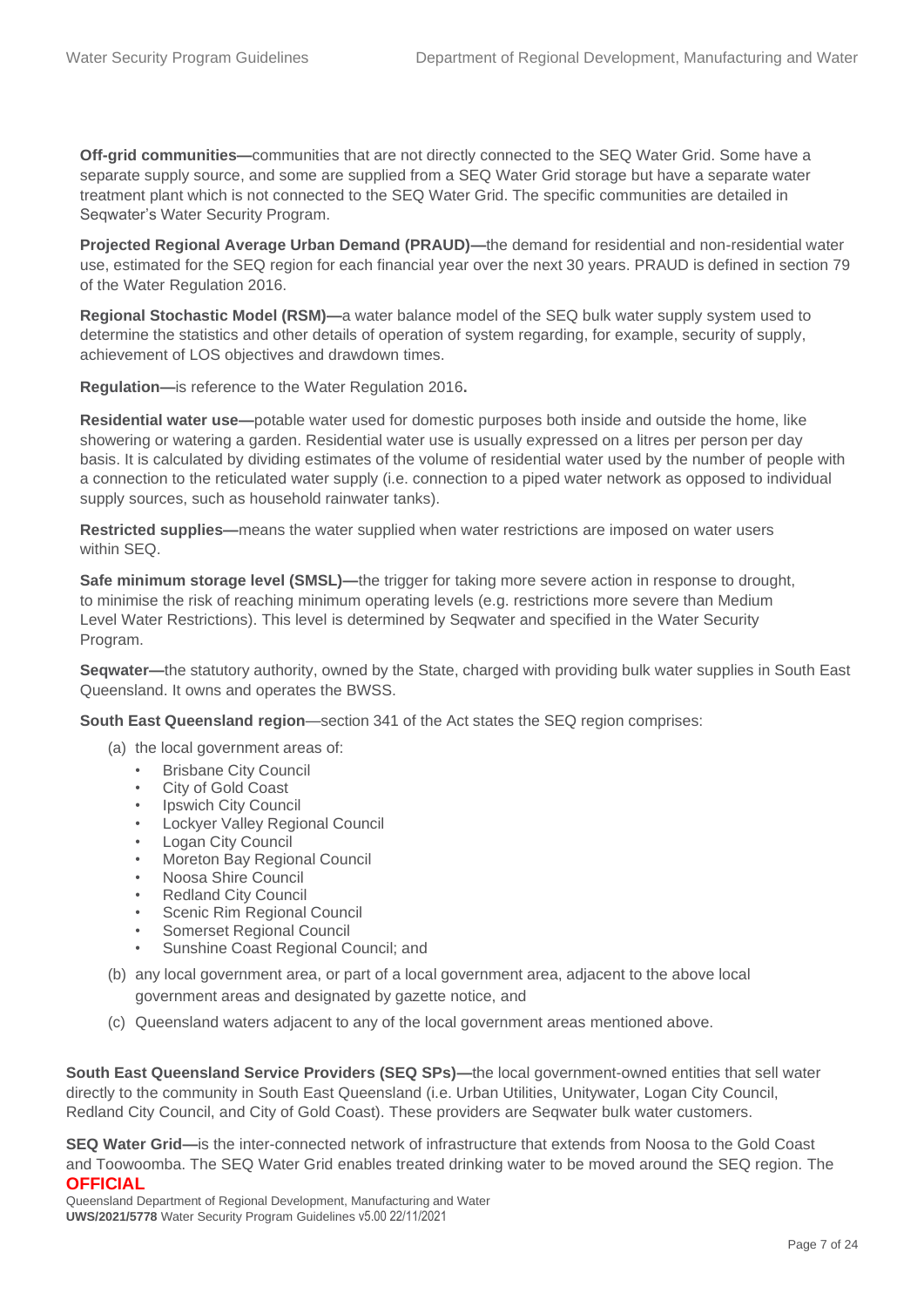SEQ Water Grid is made up of the major dam storages (Water Grid storages), plus the main connecting pipelines (including the Northern Pipeline Interconnector, Southern Regional Water Pipeline, Eastern Pipeline Interconnector), the Western Corridor Recycled Water Scheme, and the Gold Coast Desalination Plant.

**System losses—**'unaccounted-for' water volumes that might have been used for firefighting, flushing systems, theft, or due to other unmetered water use such as leakage losses.

**Water balance—**the relationship between supply (i.e. estimated yield of the system while meeting the level of service objectives) and demand at any point in time. Supply upgrades or demand reductions need to occur prior to the projected demand exceeding the available supply while meeting the LOS objectives.

**Water demand forecasts—**estimates of how much water the community is likely to use over a given period in the future.

**Water Grid storages—**the major dam storages in South East Queensland (including Wivenhoe, Somerset, North Pine, Hinze, Baroon Pocket, Leslie Harrison, Ewen Maddock, Cooloolabin, Lake Kurwongbah, Lake Macdonald, Little Nerang and Wappa Dams) which contribute to the SEQ Water Grid.

**Water Security Annual Report (WSAR)—**the annual report that Seqwater must publish detailing the assessment of the PRAUD in accordance with the Regulation and provide an overview of the water supply security risk to the region.

**Water Security Program (WSP)—**the program that Seqwater must develop, publish, implement and report against, to facilitate the achievement of the LOS objectives in accordance with the Act.

**Water Security Program Guidelines, South East Queensland, (WSP Guidelines)—**guidelines for preparing the WSP published by the Department of Regional Development, Manufacturing and Water under the Act.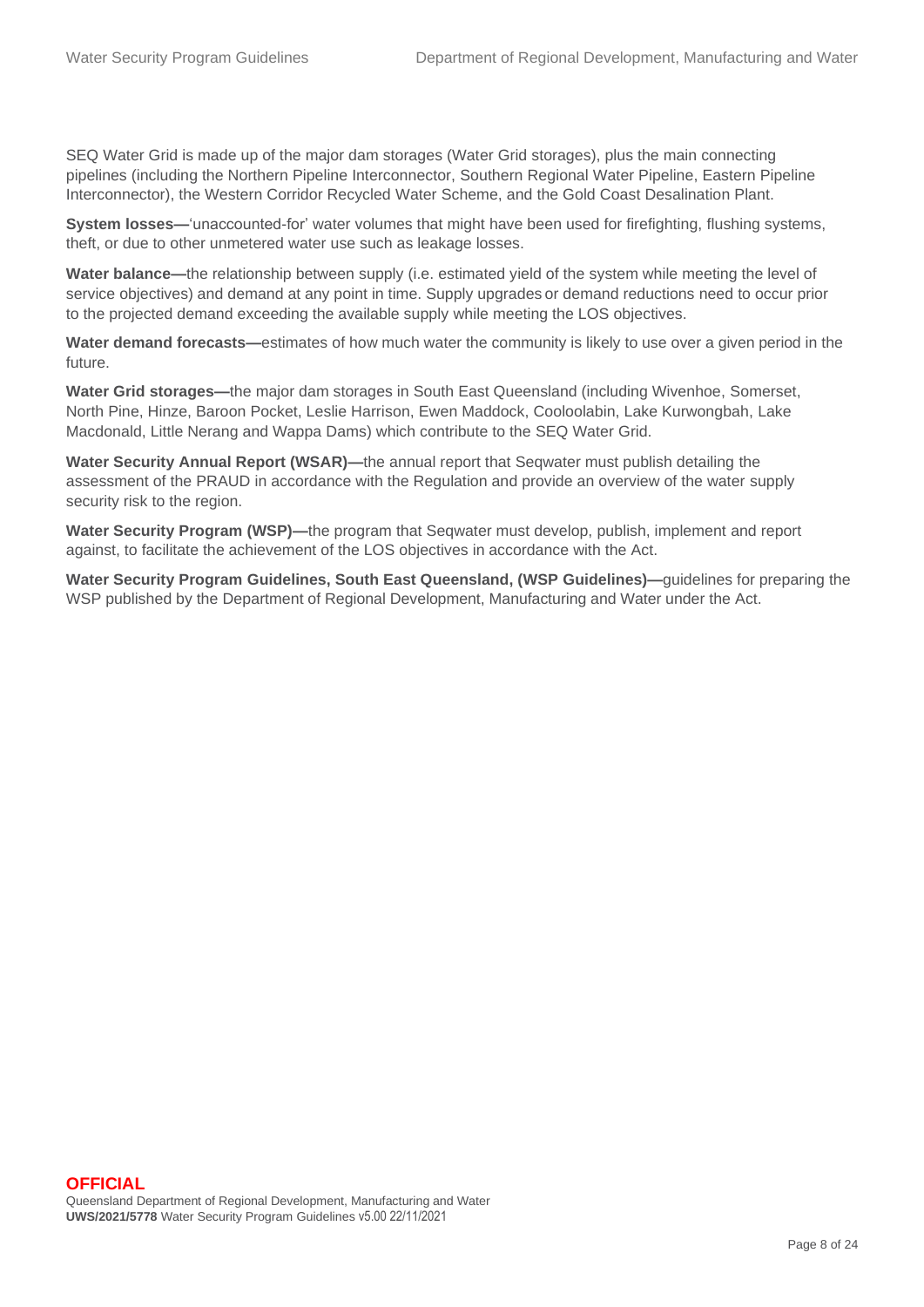# <span id="page-8-0"></span>**Introduction**

- 1. The bulk water supply authority (Seqwater) is required to have a South East Queensland (SEQ) Water Security Program (WSP) under section 350 of the *Water Act 2000* (the Act)*.* These guidelines have been made in accordance with section 353(2) of the Act. This section enables the relevant government department to make guidelines (SEQ WSP Guidelines) to provide information and guidance on the content of the WSP, but do not limit what may be included.
- 2. The legislated purpose of the WSP is to facilitate achievement of desired level of service objectives (LOS objectives) for water security for the SEQ region or each part of the SEQ region. The WSP establishes a 30-year adaptive strategic plan to meet the water security and drought needs of the SEQ community.
- 3. The LOS objectives are prescribed in the Water Regulation 2016 (the Regulation) sections 78-81 and are available on the Queensland [Legislation website.](https://www.legislation.qld.gov.au/view/html/inforce/current/sl-2016-0216)
- 4. The Department of Regional Development, Manufacturing and Water (DRDMW) has prepared these guidelines with a view to ensuring the SEQ WSP:
	- complies with section 353 of the Act relating to the content of the water security program
	- meets the LOS objectives
	- is developed with an appropriate interpretation of the individual LOS objectives.
- 5. These guidelines provide a greater level of detail to facilitate the preparation of a robust WSP that meets the intended purpose. It provides background information, details of what is expected in documents that support the WSP, what is expected to be included in the WSP and in the water security annual report (as outlined in Attachment 1).

# <span id="page-8-1"></span>Planning context

- 6. This section of the guideline describes a WSP, consultation requirements, linkages to other legislative requirements, and the appropriate interpretation of relevant sections of the Act and Regulation.
- 7. Seqwater is required to have and prepare, in consultation with SEQ Service Providers (SEQ SPs), a WSP including plans and strategies to facilitate the achievement of the LOS objectives for urban water supplies. The WSP demonstrates how the LOS objectives are able to be met, desirably, at any time going forward and subsequently that the Bulk Water Supply System (BWSS) is operated and augmented in a practical, timely and best value (to the community) way to achieve the objectives and appropriate regional water security.
- 8. The intent of the LOS objectives is to '*ensure the delivery of sustainable and secure water supply and demand management for the SEQ region*' (section 340 of the Act), thus ensuring adequate water supplies to support the prosperity of residents and businesses. Seqwater provides bulk treated water to the SEQ SPs responsible for distributing and retailing the treated water supply to residential and non-residential water users in their supply areas.

#### **OFFICIAL**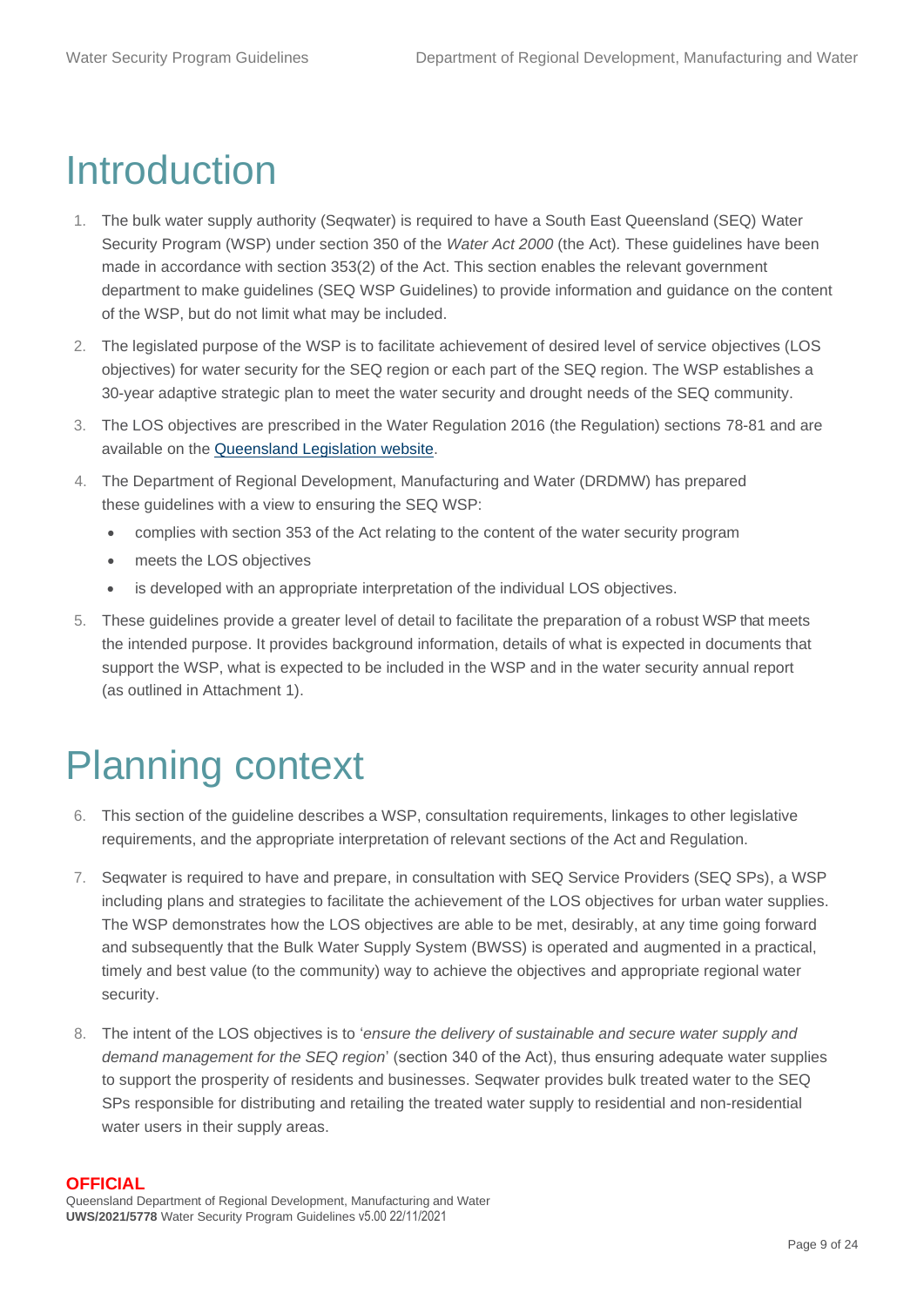- 9. If urban and rural demands are supplied from the same regulated source, the relevant Water Plan established under the Act addresses water sharing between the different uses of entitlements.
- 10. The WSP may consider the use of alternative water sources (e.g. stormwater, rainwater, desalination, and recycled water) for potable and non-potable purposes.
- 11. The WSP must cover the BWSS (i.e. Grid connected and off-grid communities) and should aim to meet the following LOS objectives paraphrased from the Regulation:
	- the projected demands, developed in consultation with the SEQ SPs, are able to be met for each year over the next 30 years
	- medium level restrictions imposed on the community will on average not exceed the frequency, severity and duration targets set through the LOS objectives
	- the three key storages in the SEQ Water Grid (Wivenhoe, Hinze and Baroon Pocket dams) have a very low probability of reaching MOLs
	- an EMSV of 100 litres per person per day on average across the region can be provided, if it is needed, and that the occurrence of the BWSS being reduced to EMSV is a very low probability event. The ability to supply the EMSV should consider water losses.
- 12. Some key considerations and interpretations for LOS objectives and the preparation of the WSP are summarised below:
	- **Desired**  LOS objectives are legislated as desired LOS objectives. This means the aim should always be to meet LOS, but decisions for expenditure should always have regard to the value-formoney (see below) of meeting such objectives. Furthermore, while the BWSS should be maintained to always have sufficient supply there might be times that the LOS objectives are not achieved due to operational constraints. This would be considered acceptable if the WSP outlines that such non-compliance is relatively short term, and the strategies and plans in place to facilitate meeting the LOS objectives over the long term and risks to supplying a sufficient and reliable water supply are being managed.

Sometimes it may be appropriate to adjust the LOS provided to a community, sub-region or supply zone where these are impractical or, comparatively with the remainder of the region or other areas of Queensland, too costly to achieve, and the disruption to the community is likely to be minimal.

- **Application of LOS**  Compliance with LOS means that the objectives are, or can be met with planned upgrades and future operational strategies, over the 30-year planning horizon when assessed using the Regional Stochastic Model (RSM). The aim should be to ensure continuity of supply to all areas. Compliance with regional objectives applying to the BWSS means that projected demands and restricted supplies\* can be delivered sub-regionally (by LGA or SEQ SP area if preferred) as well as regionally when using the RSM.
- **EMSV** is the absolute minimum supply that must be maintained in SEQ in any drought scenario. The figure prescribed in legislation is the minimum volume that must be available in an unlikely (very low probability) extreme drought. A volume higher than prescribed may be provided if a clear rationale is articulated and there is support from the SEQ SPs.
- **Off-grid communities**  The LOS objectives apply to off-grid communities with the exception of the MOL objective which is specific to Wivenhoe, Hinze and Baroon Pocket dams and the SEQ Water Grid. Compliance with the LOS objectives for off-grid communities requires interpretation and achievement of the desired overall LOS statistical outcomes in a way that is appropriate to the situation (refer to

#### **OFFICIAL**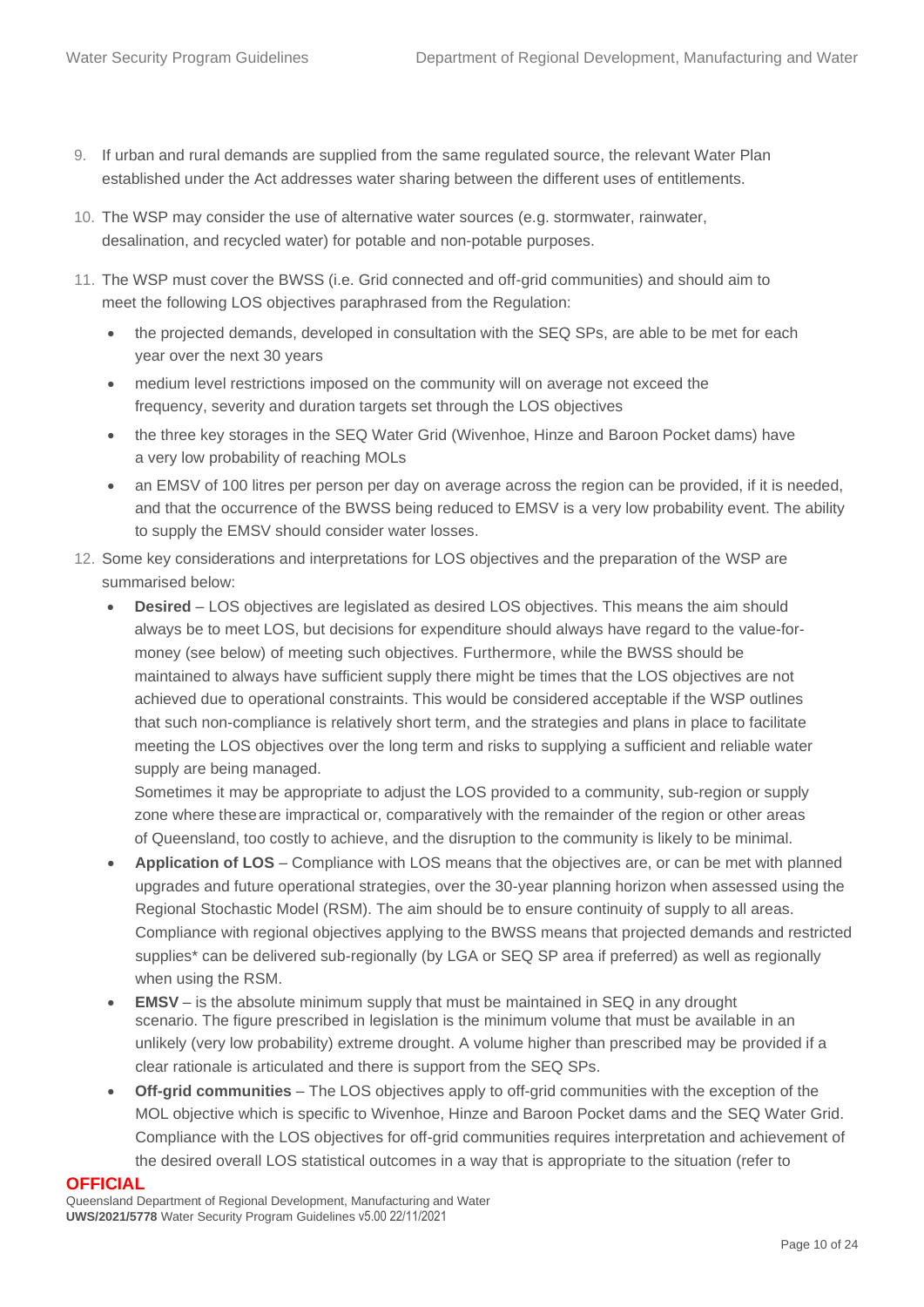'desired' above). It is noted that due to the variation in supply reliability of local supplies of the off-grid communities, water restrictions might need to be applied to off-grid communities when there are no SEQ-wide water restrictions. The drought response plan for the off-grid community must identify the trigger for imposing water restrictions and the associated expected frequency for reaching that trigger.

- **Neighbouring communities**  These communities are not part of SEQ and the LOS objectives do not apply to them. Demand impacts of neighbouring communities on the BWSS should be considered.
- **'Value-for-money'**  requires consideration of matters beyond price and compliance (refer to [Queensland Government advice\)](https://www.forgov.qld.gov.au/finance-and-procurement/procurement/understanding-procurement/how-to-achieve-value-for-money). This consideration should include whole-of-life costs, fitness for purpose, social impacts, and customer and community support. Planning and operations will be adaptive to the circumstances and will include consideration of options to meet LOS objectives. Operational strategies, including optimisation of bulk water transfers and system improvement works to defer major works, must be considered as part of the solution in addition to future infrastructure options. Major new works should generally only be considered when failure to meet LOS objectives is likely or the region (or part of the region) is in preparation for drought.

In consideration of value-for-money, the timing of construction of the contingency water supplies should be modelled so that the supplies commence operation at no earlier than SMSL.

13. The regulatory requirements for the more severe action required below the SMSL relate to minimum operating levels (MOL) and essential minimum supply volume (EMSV). Seqwater is responsible for establishing how such objectives are to be met, including detailing actions in the WSP such as restrictions more severe than MLWR and drought contingency infrastructure.

### <span id="page-10-0"></span>Content of water security program

- 14. Under section 353 of the Act, a WSP must include information about strategies or measures for both gridconnected communities and off-grid communities:
	- (a) operating the designated water security entity's assets for providing water services in the region or part of the region to which the water security program relates; and
	- (b) addressing future infrastructure needs, including building new infrastructure or augmenting existing infrastructure; and
	- (c) managing the infrastructure relevant to the designated water security entity's operations; and
	- (d) managing demand for water; and
	- (e) responding to drought conditions; and
	- (f) any other matter prescribed under a regulation.
- 15. A WSP need not be limited to these matters and may comprise one or more documents (see 'Format' section under 'Administration' for more detail).
- 16. Other matters prescribed in Section 82 (f) of the Regulation above to be included in a WSP are:
	- (a) the process the bulk water supply authority will use to work out the Projected Regional Average Urban Demand (PRAUD) including, for example, the authority's key assumptions and methodology

#### **OFFICIAL**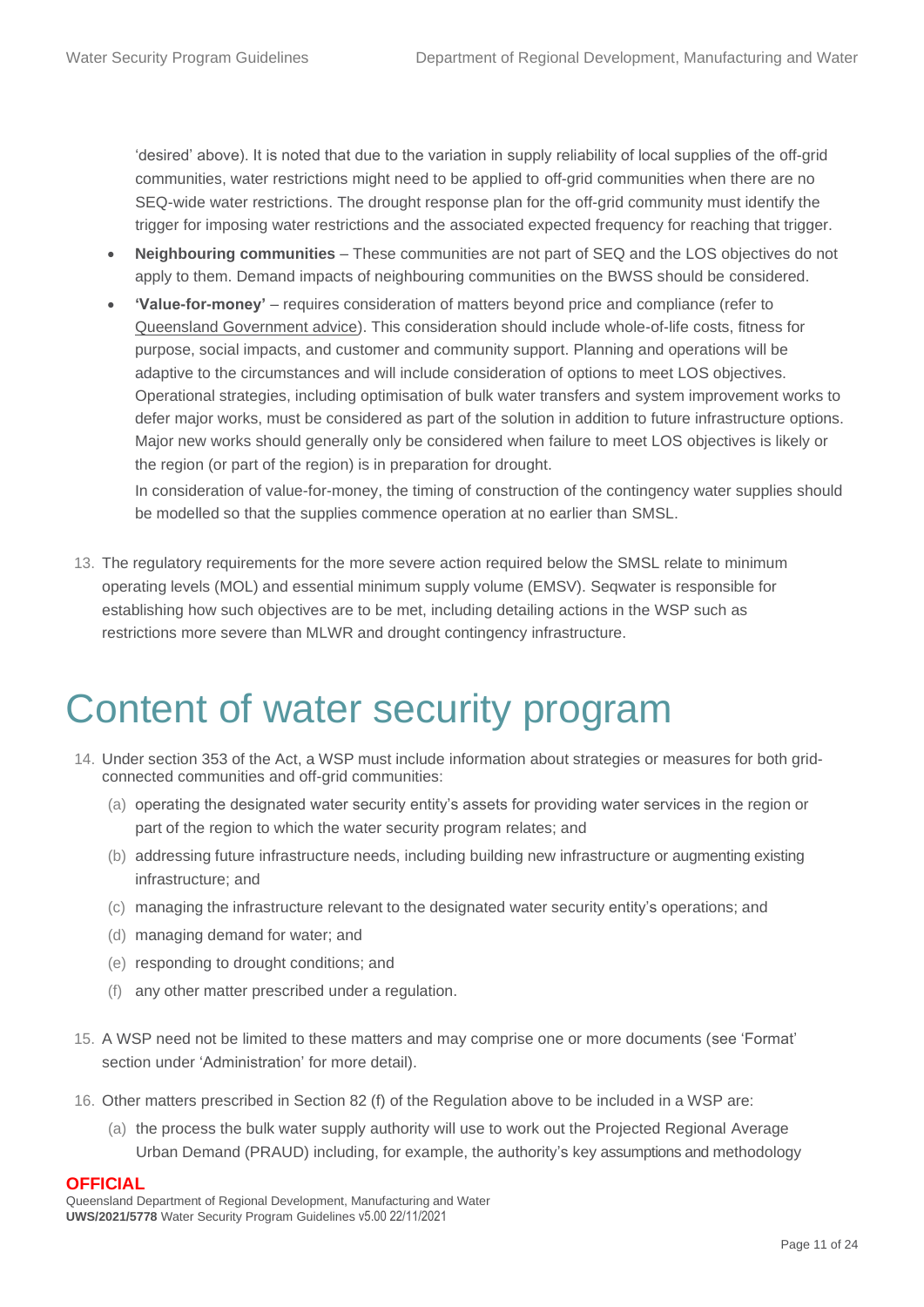- (b) deciding the level in the bulk water supply system that is the trigger for taking action in response to drought
- (c) deciding the level in the bulk water supply system that is the trigger for taking more severe action in response to drought, to minimise the risk of reaching the minimum operating levels.

# <span id="page-11-0"></span>LOS objectives

17. Section 82 of the Regulation outlines as a minimum the triggers and measures needed for compliance with the LOS objectives relating to the PRAUD for the SEQ region and drought water supply, including restrictions, SMSL, MOL and EMSV. The general content that should be provided in relation to the LOS objectives is described under the next section titled 'Water balance assessments' with specific content outlined in the following sections titled 'Projected regional average urban demand' and 'Drought supply'.

### <span id="page-11-1"></span>Water balance assessments

- 18. To show that the BWSS is able to supply enough water to meet LOS objectives, Seqwater will need to:
	- (a) undertake assessments which demonstrate that supply meets demand at least regionally and subregionally and for off-grid communities at the local level during normal times and at all levels of restrictions imposed during drought response. The water balance applies to the supply of water to meet the LOS objectives, including all levels of water restrictions. To support this the WSP should include:
		- $\circ$  a high-level summary of the water balance assessments as they relate to the enhanced case and future case.
		- o note the supply (i.e. LOS yield) for the existing system case.

The supply (i.e. LOS yield) for the current operations case should be noted either in the WSP or in supporting documentation.

- (b) maintain, update and, from time-to-time, peer review models<sup>1</sup> used to assess water security of the SEQ Water Grid and off-grid communities to enable water supply and demand balance assessments
- (c) ensure that water balance modelling for the SEQ Water Grid and off-grid communities has appropriate assumptions for water supply, demands and water transfers at the regional,sub-regional and supply zone level (bulk water supply points to the SEQ SPs)
- (d) undertake water balance assessments for the grid-connected communities when the WSP is updated (generally at least every five years) for the existing system case, enhanced system case and, if appropriate, the future system case
- (e) undertake water balance assessment for off-grid communities when the WSP is updated (generally at least every five years) for the enhanced system case and, if appropriate, the future system case.

**OFFICIAL**

<sup>1</sup> This includes the Regional Stochastic Model used to assess the water security of the SEQ Water Grid, and locally relevant models for off-grid communities.

Queensland Department of Regional Development, Manufacturing and Water **UWS/2021/5778** Water Security Program Guidelines v5.00 22/11/2021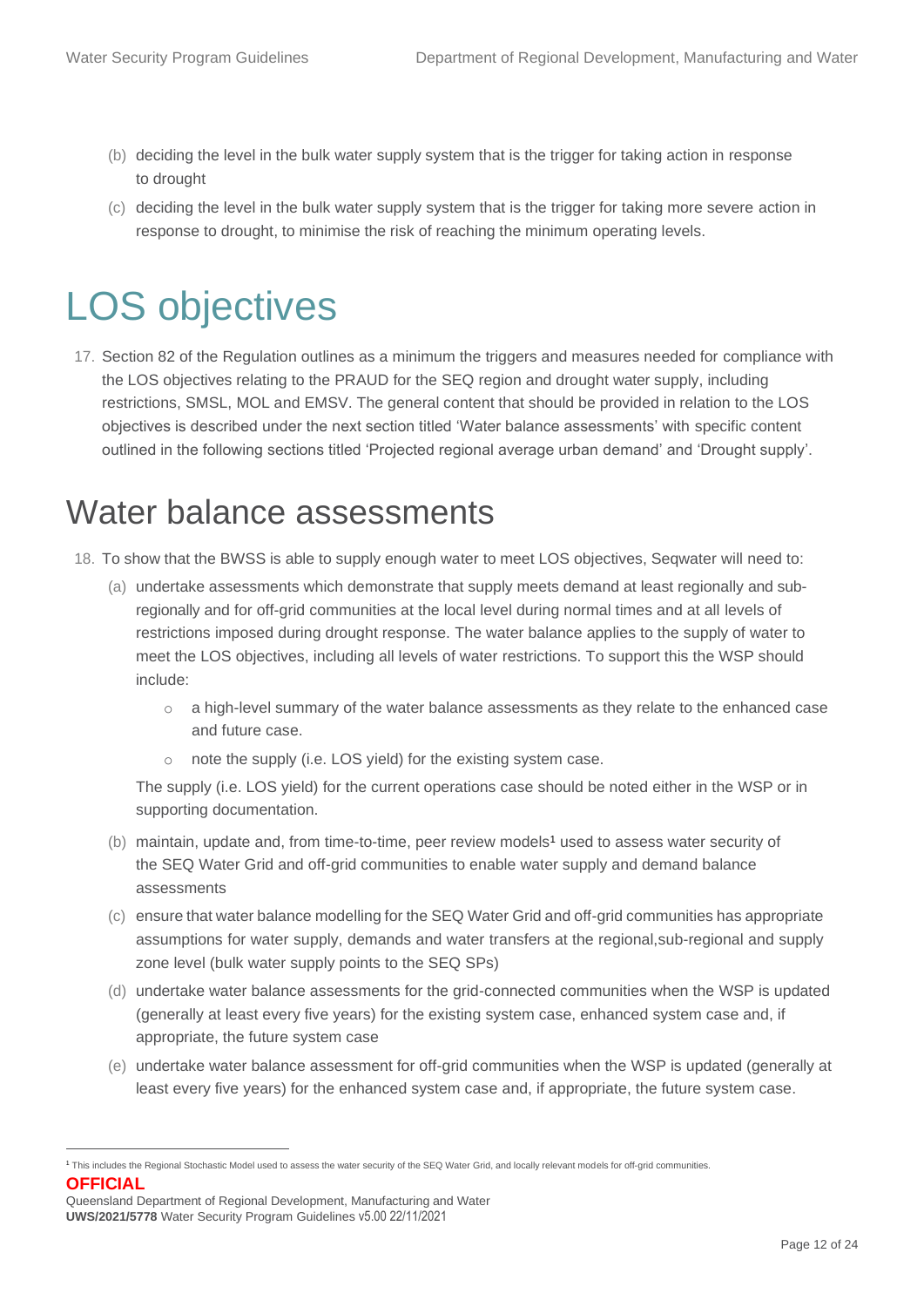### <span id="page-12-0"></span>Projected regional average urban demand (PRAUD)

- 19. To show achievement of the LOS objective for the PRAUD under sections 79 and 82(a) of the Regulation, the WSP must:
	- (a) work out the projected demand in collaboration with the SEQ service providers
	- (b) publish the projection and include information on the process used to determine projected demand
	- (c) show how the BWSS meets the projected demand under the existing system, enhanced system case and, if appropriate, the future system case
	- (d) assess the currency of the projected demand annually.
- 20. Under section 353 of the Act, a WSP must include information about strategies or measures for operating assets for providing water services in the region or part of the region to which the water security program relates. Therefore, for PRAUD the WSP should:
	- (a) provide information on demand projections and consumption for the grid-connected communities and off-grid communities.
		- The PRAUD for SEQ, at a regional and sub-regional level, should be provided for the next 30 years, expressed in litres per person per day, and megalitres per annum for the combined residential and non-residential water use for at least 5-year intervals over the next 30 years. If Seqwater chooses to use different units, timeframes or separate projected demand by type when publishing in the WSP, this should be in addition to the required format. This does not prevent longer planning horizons from being used if necessary, for longer term planning considerations.

*Note: the WSP and annual reporting should present PRAUD as one figure incorporating residential and non-residential water use and system losses with power station demand. However, it is also useful to separate these demands by type and area (e.g. sub-regions/SEQ SPs as appropriate) to improve transparency and put downward pressure on average per person consumption.*

- For off-grid communities, the PRAUD is required only for the current year, and the 30-year projection (expressed in litres per person per day, and megalitres per annum for the combined residential and non-residential water use)
- (b) explain key assumptions that underpin the projections for the grid-connected and off-grid communities. Explain how the assumptions were determined, particularly population forecasts and business growth, and provide estimates of the population to be serviced
- (c) give a broad overview of the process, including an outline of the considerations made when determining the demand projections, including the proportion of demand attributed to non-residential use
- (d) outline how Seqwater collaborated with SEQ SPs to work out the grid-connected communities' and off-grid communities' demand projections. Demand projections should aim to be reflective of existing material developed by SEQ SPs (e.g. planning schemes, development projections and negotiated supply arrangements).
- (e) outline the annual assessment process that will be undertaken to determine whether the PRAUD demand is still current. This could be a simple assessment with the projected demand compared with actual demands and could be done graphically.

#### **OFFICIAL**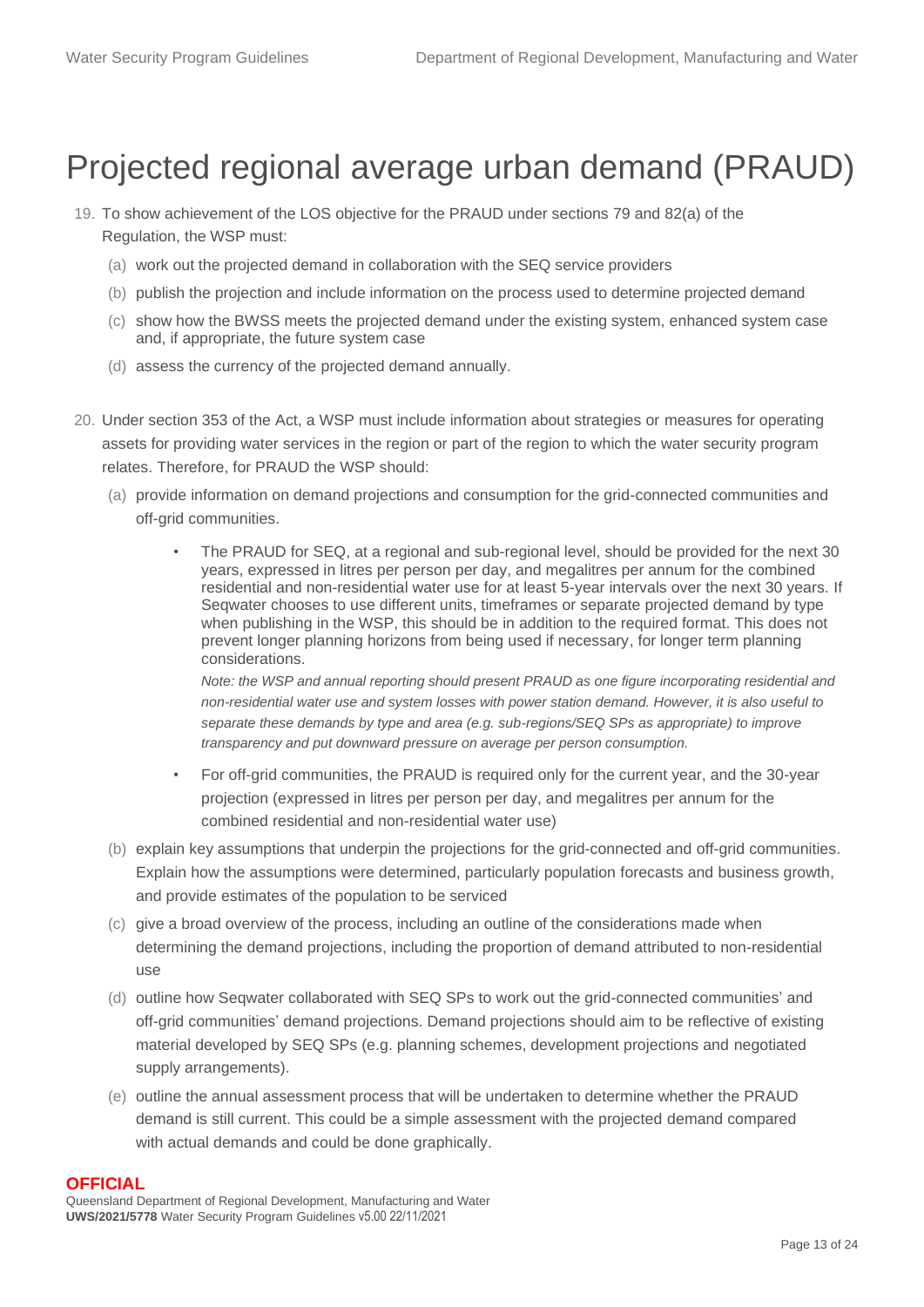(f) to show that the BWSS can supply sufficient volumes, present the water balance assessments incorporating PRAUD (L/p/d) and total water demand (ML/a) over the next 30 years undertaken at both a regional and sub-regional (or LGA, SEQ SP area or supply zone) level for grid-connected communities and for each off-grid community.

### <span id="page-13-0"></span>Bulk water drought supply

- 21. Section 353(1)(e) of the Act requires that the WSP must provide information about Seqwater's strategies for responding to drought conditions.
- 22. For the SEQ region (i.e. both grid-connected and off-grid communities), the WSP should provide:
	- (a) a summary of drought response actions that Seqwater has determined it may implement to respond to drought conditions
	- (b) for each key drought response action:
		- $\circ$  the objective of the strategy, action or measure (including the targeted demand reduction for any demand management measure)
		- o the targeted outcome of the strategy, action or measure
		- $\circ$  the trigger for implementing the strategy, action or measure and broad detail on the method used to develop or revise the trigger
	- (c) specifically state the drought response level and the SMSL, as well providing an overview of the methodology used to develop or revise these levels
	- (d) any additional water supply infrastructure required and the high-level plans and/or processes to enable this infrastructure to be available when needed. This includes identifying appropriate early actions (e.g. concept planning, land purchases), risks associated with the planning process, and indicative timeframes required to develop detailed plans and build infrastructure.
	- (e) overview of potential costs and benefits involved with the implementation of each key drought response action
	- (f) potential risks to the drought response strategy and associated mitigation measures
	- (g) appropriate analysis of climate change in SEQ and the possible ramifications for future droughts
	- (h) ability to implement drought actions when triggered under the drought response, i.e., appropriate plans are in place to ensure that the drought response actions can be undertaken when needed. The WSP demonstrates the readiness to enact the drought response based on current operations case and an appropriate risk profile.
- 23. In relation to providing EMSV, the WSP should provide:
	- (a) how the amount of water supply available under EMSV conditions has been calculated and compared to demand. For the region, make clear how many years the EMSV can be maintained for.
	- (b) a high-level strategy that shows how EMSV will be provided across the region noting the expected volume from each water source type during EMSV and consideration of drought severity that may be experienced in future drought events
	- (c) the trigger for a detailed strategy for how EMSV will be distributed and delivered to each of the subregions. This detailed strategy should include assumptions and calculations of the proportion of water

#### **OFFICIAL**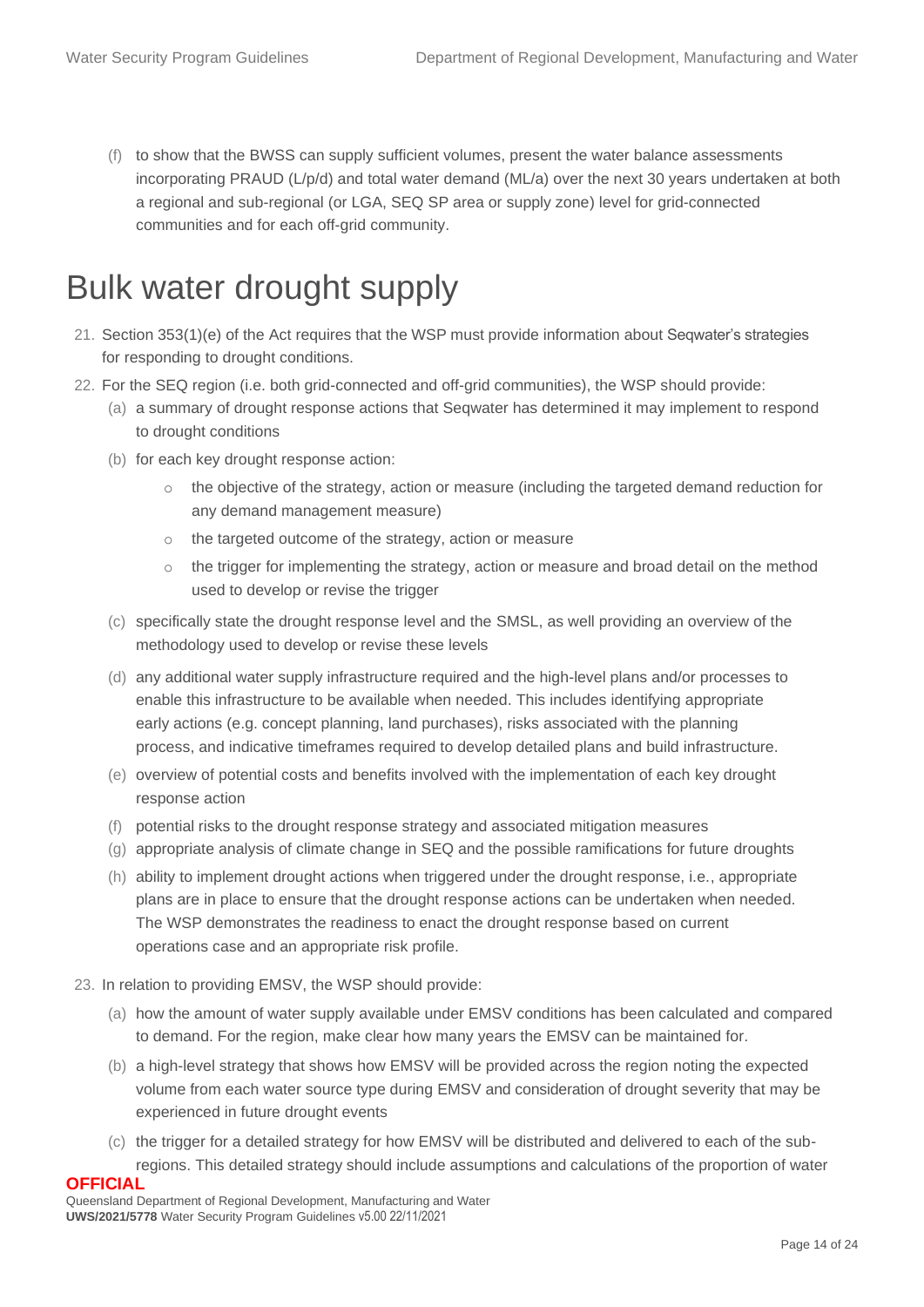required per sub-regional area, with consideration to potential levels of inflows, and availability of assets and their capability.

- (d) justification if a higher volume than the EMSV is desired. EMSV is the minimum amount of water that must be supplied in an unlikely extreme drought to meet the Regulation requirement, but a higher volume can be planned for. If a higher volume is chosen, analysis should be completed to demonstrate costs and benefits and the higher volume should be developed in consultation with SEQ SPs and the Government. A high-level summary of the principles and analysis for a higher volume should be included in the WSP.
- 24. For the drought response grid-connected communities the WSP should outline
	- (a) the drought response actions and the specified trigger levels for key drought response activities including:
		- o Drought readiness level (taking action to prepare for drought and reduce the risk of reaching drought response level)
		- o Drought response level (taking action in response to drought)
		- o MLWR (trigger must be between the drought response level and the SMSL)
		- o SMSL (taking more severe action in response to drought to minimise the risk of storages reaching minimum operating levels)
		- o other restriction levels
		- o contingency infrastructure construction trigger
		- o EMSV trigger.
	- (b) the risk profile (i.e. probabilities) for each of the trigger levels upon which the drought response strategy is based
	- (c) evidence to show the ability to implement the drought response using the current operations case (i.e. using an appropriate risk profile and drawdown scenario, that there is adequate time to undertake the specified drought response actions)
	- (d) modelling<sup>2</sup> for the WSP showing achievement of the LOS objectives for the enhanced system case and, if appropriate, the future case (i.e. the statistics from the modelling):
		- Modelling should be based on:
			- o the drought trigger levels
			- $\circ$  the assumed entry and exit triggers that allow for some separation between applications of restrictions to ensure that restrictions will not be re-entered again in the near future
			- o ability to supply off-grid communities (e.g. either modelling to show that enough water exists locally or enough water can be supplied from the SEQ Water Grid (by carting for example) when needed).
		- Particular information should be provided on:
			- $\circ$  the duration of water restrictions as prescribed in section 80 of the Regulation

**OFFICIAL**

<sup>2</sup> Regional Stochastic Modelling

Queensland Department of Regional Development, Manufacturing and Water **UWS/2021/5778** Water Security Program Guidelines v5.00 22/11/2021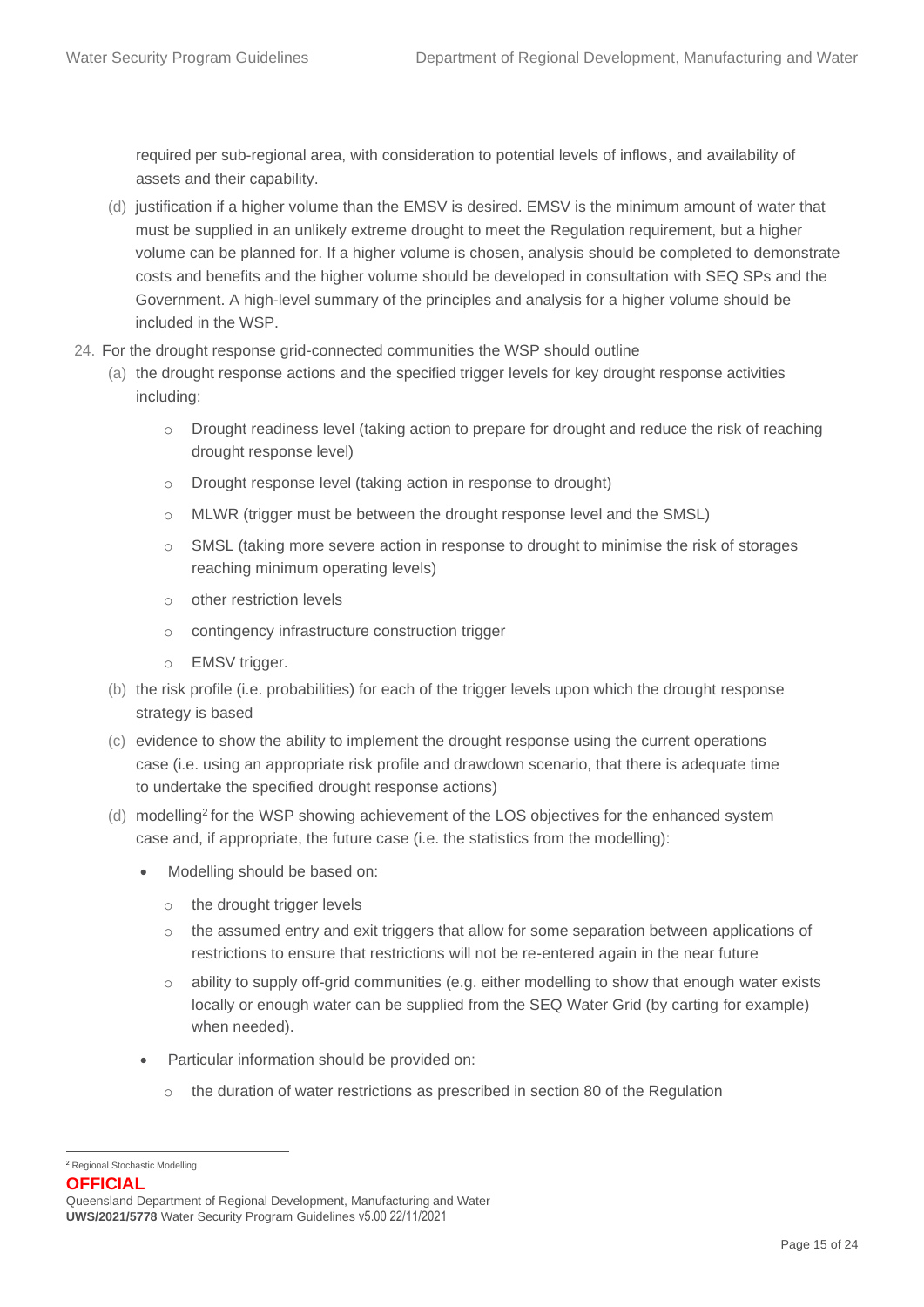- o MLWR under section 80 of the Regulation for the frequency and severity of medium restrictions
- o EMSV prescribed in section 81 of the Regulation for the region
- o reaching MOLs prescribed in section 81 of the Regulation.
- 25. The drought response for each off-grid community in the WSP should (in addition to the requirements in section 22) provide:
	- (a) key drought response actions, associated triggers, and expected outcomes
		- o Key drought response actions include stand-pipe closure, key communications, water efficiency messaging, water restrictions, accessing drought contingency supplies.
	- (b) demonstration that each off-grid community meets the LOS objective for frequency, severity and duration of water restrictions and the frequency for triggering EMSV
	- (c) demonstration for off-grid communities where carting from the SEQ Water Grid is not feasible– how the water supply available under EMSV conditions has been calculated and will be delivered, ideally through modelling or the ability to connect an appropriate contingency supply.
		- o For off-grid communities where it is assumed carting from SEQ Water Grid will provide the EMSV volume, no further information is required in the WSP.

# <span id="page-15-0"></span>Future infrastructure planning

- 26. Section 353(1)(b) of the Act states the WSP must include information about Seqwater's arrangements, strategies or measures for how future infrastructure needs will be addressed.
- 27. The WSP should outline:
	- (a) The following scenarios, and their inherent key assumptions, in a clear format to allow ease of comparison:
		- current operations case
		- existing system case
		- enhanced system case, outlining the water security enhancements that are assumed to occur (compared to the existing system case) including infrastructure/works and the improvement/removal of operational limitations that are assumed to benefit water security. It is noted that other projects might occur that will not be specified in the WSP as they are not considered to have a significant water security impact.
		- if appropriate, future system case.
	- (b) a high-level prioritising of infrastructure and major upgrade projects, and likely order of implementation, to meet the water demand over the next 30 years, the LOS objectives, and any works required for statutory compliance (e.g. dam safety upgrades). The prioritising should be adaptive–able to respond to changing demands, technology, and other drivers. If the enhanced system case provides sufficient yield for the next 30 years, the WSP should specify a shortlist of potential options for future supply

#### **OFFICIAL**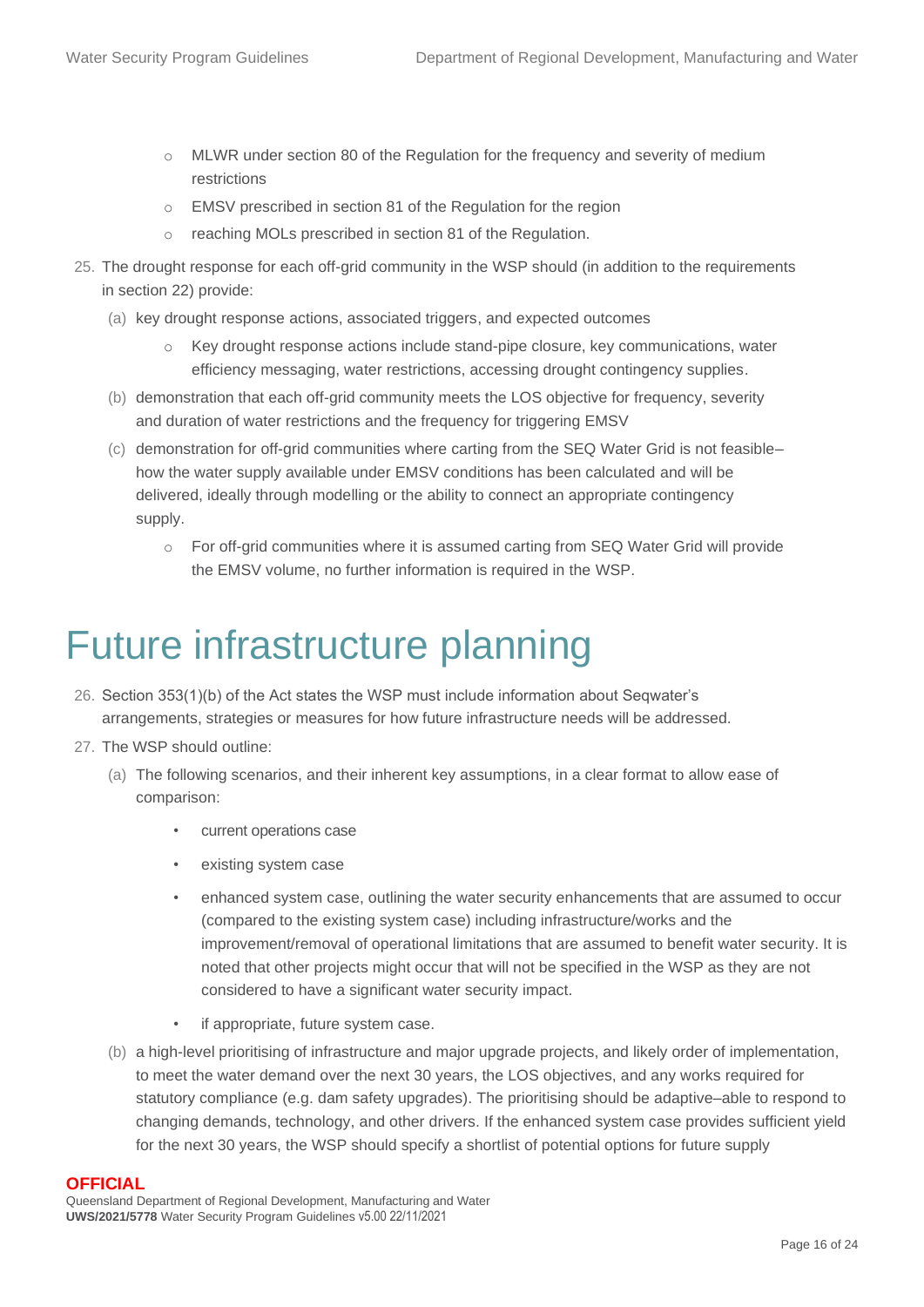augmentation that may be included in a future system case.

- (c) projected impacts of climate change should be considered in both the enhanced system case and the future system case
- (d) principles for providing access to water for non-urban customers
- (e) consideration of potential demands by neighbouring communities that are considered likely to be supplied from the BWSS in future (which may be done through sensitivity analysis) including a highlevel summary of how this could impact the LOS yield. The assumptions relating to modelling this impact should be clearly specified in supporting documentation (e.g., assumed demands, application of any water restrictions, if appropriate – the assumed reliability of neighbouring community's storages).
- 28. In addition to high level information in the WSP, supporting documents should provide detailed information on the bulk water supply assessments underpinning future water infrastructure planning. These assessments would need to include, but not be limited to:
	- (a) robust demand assessments regionally, sub-regionally and by supply zone incorporated into the model of the SEQ bulk water supply system or other water balance models for off-grid communities
	- (b) identify water supply shortfalls and identify solutions to maintain supply when they may occur
	- (c) potential risks to water security associated with each bulk water supply infrastructure option (e.g. the dependence on rainfall during droughts)
	- (d) estimated costs associated with any identified bulk water supply infrastructure/works option(s) for the enhanced system and future system cases
	- (e) scenario analysis, to ensure the best outcome under a range of conditions (e.g. climate change, economic, weather, operations)
	- (f) measures taken to ensure that the preferred infrastructure/works can be constructed when required (e.g. preserving the site or resuming the land when required)
	- (g) Seqwater's preparedness to implement the desired future infrastructure options.

Such documents should be available on request for review.

### <span id="page-16-0"></span>Infrastructure management and operation

- 29. Sections 353(1)(a) and (c) of the Act require that the WSP includes information about Seqwater's arrangements, strategies or measures for operating its assets, and managing the infrastructure relevant to providing water supply to the SEQ region.
- 30. It is expected that the WSP contains details on infrastructure management such as:
	- (a) the operational status, capacity and normal intended operation of critical assets
	- (b) principles for maintenance, readiness, and renewal or upgrade of critical assets
	- (c) operational principles, strategies or measures in place for managing water supply security for the region, including for off-grid communities (including operational changes)
	- (d) how Seqwater will ensure readiness of any manufactured water asset (i.e. how Seqwater plans to have manufactured water assets available when required)

#### **OFFICIAL**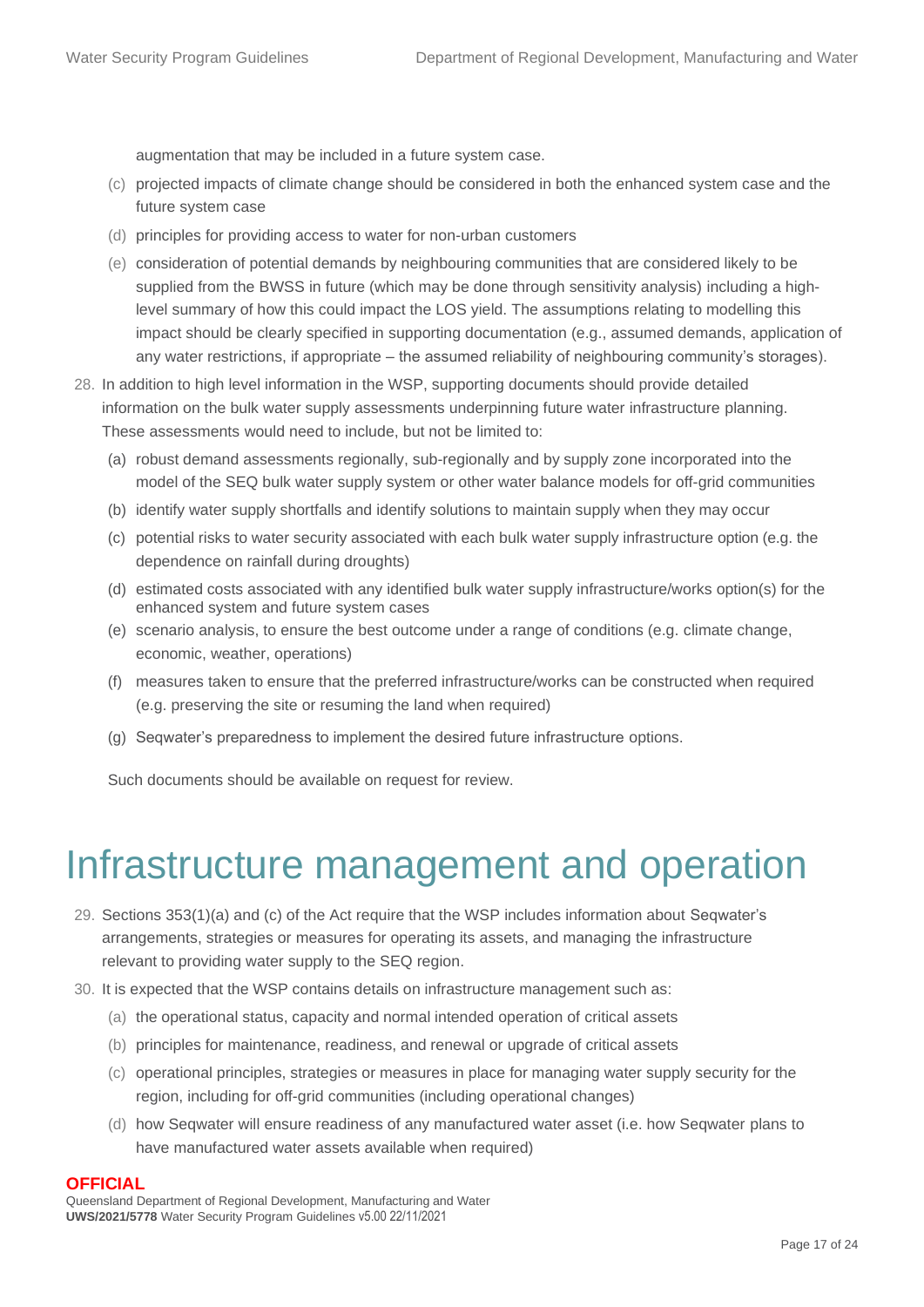- (e) how operations are to be adaptive to the circumstances existing at the time including drought, floods, and asset outages for maintenance, renewal and upgrades.
- 31. Further operational detail can be made available through supporting documents, including:
	- (a) information updated on an annual basis outside of the WSP cycle
	- (b) back-up strategies for the potential operational failure of critical assets
	- (c) conditions under which export/import stops or flow reverses for the major bulk water pipelines between the sub-regions
	- (d) the implications of operational strategies on water supply security and the bringing forward or deferral of significant capital expenditure.

### <span id="page-17-0"></span>Demand management

- 32. Section 353(1)(d) of the Act requires that the WSP must include information about Seqwater's arrangements, strategies or measures for managing demand for water.
- 33. The success of any planned demand management measures will be reliant upon the support of Seqwater's customers. For this reason, the WSP should note any agreed plans with the SEQ SPs.
- 34. The WSP should outline:
	- (a) the process under which Seqwater and the SEQ SPs collaborate to manage the demand for bulk water
	- (b) the demand management measures that may be implemented (during and outside of drought)
	- (c) the assessment approach used to determine appropriate demand management measures
	- (d) considerations that will be undertaken to determine when to implement a particular demand management measure
	- (e) the triggers for when such measures would be undertaken/implemented. Associated with each trigger should be the target or expected reduction in bulk water use.
	- (f) potential drought response implications (i.e. how demand will be managed during non-drought circumstances to ensure that an appropriate restricted demand can be achieved should a drought situation arise). This may include an appropriate economic analysis of water restrictions in comparison to other drought response measures that may be implemented.
- 35. In addition, demand management should be equally recognised in the WSP as one of the potential solutions for dealing with the pressures of an expanding population (e.g. alongside increasing supply or changed operations).
- 36. The success of any planned demand management measures will be reliant upon the support of Seqwater's customers. The SEQ SPs are required to include information outlining a strategy for demand management for water in the water netserv plans required under section 99BO of the *South-East Queensland Water (Distribution and Retail Restructuring) Act 2009*. Where possible Seqwater and the SEQ SPs should work together to actively promote the efficient use of water and alignment should be sought between documents that mention demand management to ensure a consistent approach. The WSP should broadly outline how SEQ SPs will be engaged in the development and implementation of any proposed demand management strategy to facilitate the targeted reductions in bulk water use (e.g. water restriction schedule).

#### **OFFICIAL**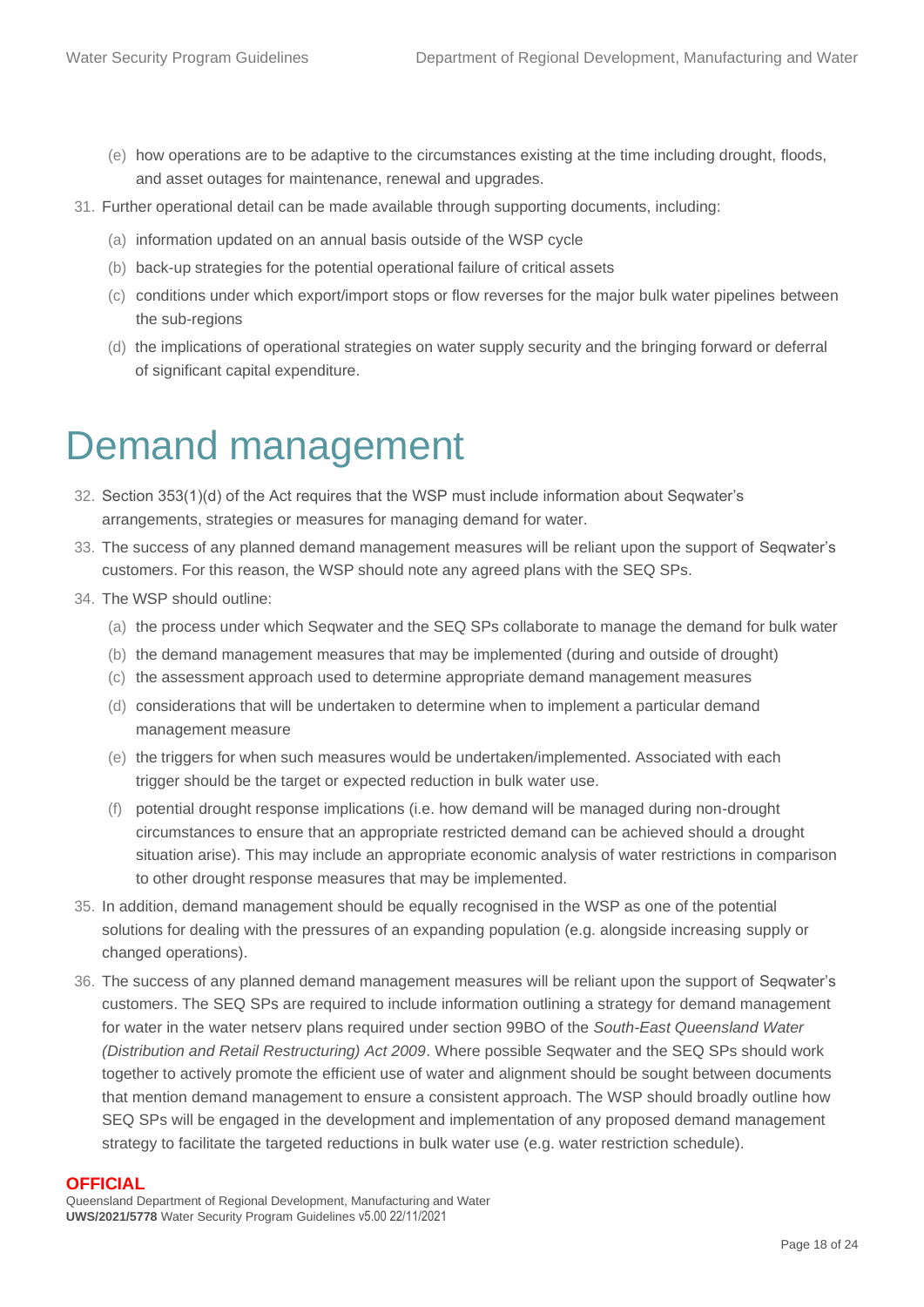# <span id="page-18-0"></span>Water Security Annual Report (WSAR)

- 37. As required under the Regulation, the projected demand must be assessed annually. The WSP should outline the process under which Seqwater will provide and publish this assessment (i.e. through the WSAR).
- 38. Each annual assessment must include information on the outcome of whether the PRAUD urban demand is still current. Details that should be included in the assessment include:
	- (a) water use over the past year and comparison with previous years (ML/a and L/p/d), including water use by area (e.g. sub-region, LGA, or SEQ SP area)
	- (b) any changes to the projected demand and a summary of the reason for the change (for example, population growth, rainfall, temperature or business growth). Note projected demand is total demand and is measured in L/p/d.
		- $\circ$  If other units are used, the conversion to L/p/d should be explained.
		- $\circ$  If projected demands are separated out into residential and non-residential in the WSP, WSAR should also note if either has changed.
	- (c) use exception reporting for off-grid communities (e.g. where demand exceeds supply, a demand or supply upgrade trigger is reached, or to report high-growth rates).
- 39. The WSAR should, as much as possible, have a consistent reporting format each year and focus on clarity of information. It should be based either on a calendar year or financial year period, and it should be endeavoured to be published within three months of the end of the reporting period.
- 40. The WSAR should also provide an overview of the water supply security risk to the region including/detailing:
	- (a) major changes to the bulk water supply system over the past year, including infrastructure and operational changes (specifically update on any changes to the enhanced system case)
	- (b) total volumes of water supplied to the region, sub-regions (or LGA or SEQ SP area if preferred), off-grid communities, and neighbouring communities
	- (c) the total volume of water for the year supplied from each major BWSS storage and manufactured water asset
	- (d) when manufactured water assets have operated and any changes to risks to readiness in the past year
	- (e) assessment of the regional water balance
	- (f) relevant drawdown scenarios including different risk thresholds.

# <span id="page-18-1"></span>Administration

### <span id="page-18-2"></span>Format

41. The specific format for the WSP is for Seqwater to decide, though the WSP must be published on Seqwater's website, address statutory obligations and address how Seqwater and the SEQ SPs will work together to address the SEQ supply and demand balance requirements to deliver value for money. The

#### **OFFICIAL**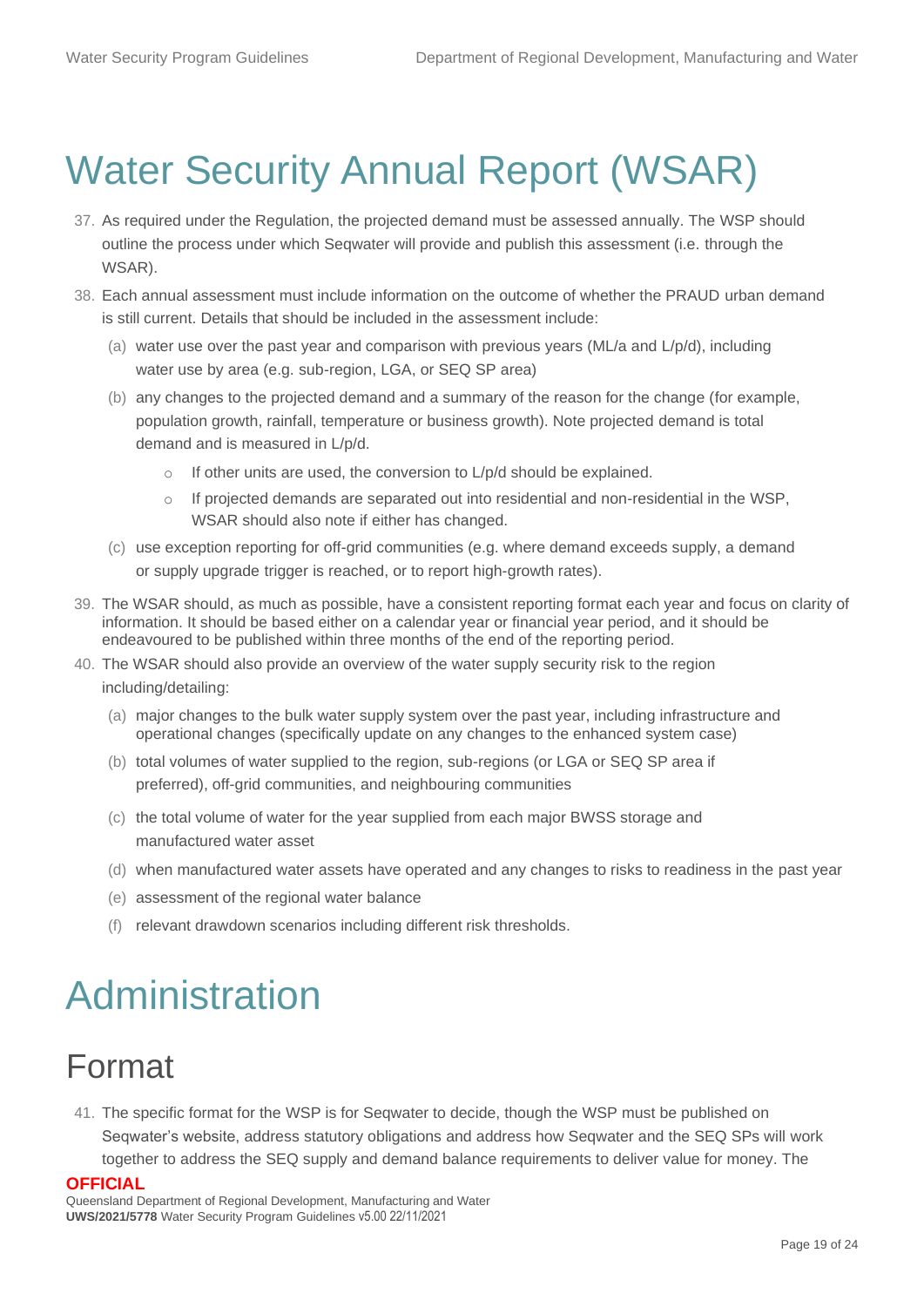WSP may be a single document, or an overarching document with attachments.

- 42. Attachments to the WSP are considered part of the WSP and are subject to review and publishing requirements.
- 43. The WSP can refer to other documents. These references need to be accessible for review by DRDMW and should be clearly marked when intended for internal use by Seqwater (e.g. operational and detailed technical documents).

### <span id="page-19-0"></span>Preparing and finalising the WSP

- 44. The process for preparing and consulting on the WSP is outlined in sections 354 355 of the Act. Given the potentially significant ramifications for SEQ if a severe drought occurs, it would be desirable that an overarching senior level steering committee is established for the preparation and reviewing of a WSP.
- 45. Seqwater is required to submit the draft WSP to the chief executive (the Director-General) of DRDMW. Information about any consultation undertaken with Seqwater's customers in developing the draft WSP should also be provided to DRDMW at this time if it is not included in the WSP. Where possible Seqwater should engage with DRDMW early during the preparation of the draft WSP to minimise the need for multiple revisions during the review of the draft WSP.
- 46. The process for finalising the WSP is outlined in sections 356 358 and is broadly summarised by Figure 1. Note this reflects the minimum legal requirements for finalising the WSP. Given the content and implications of the WSP it will also likely be required to be noted by Cabinet.



**Figure 1. Process for finalising the WSP**

#### **OFFICIAL**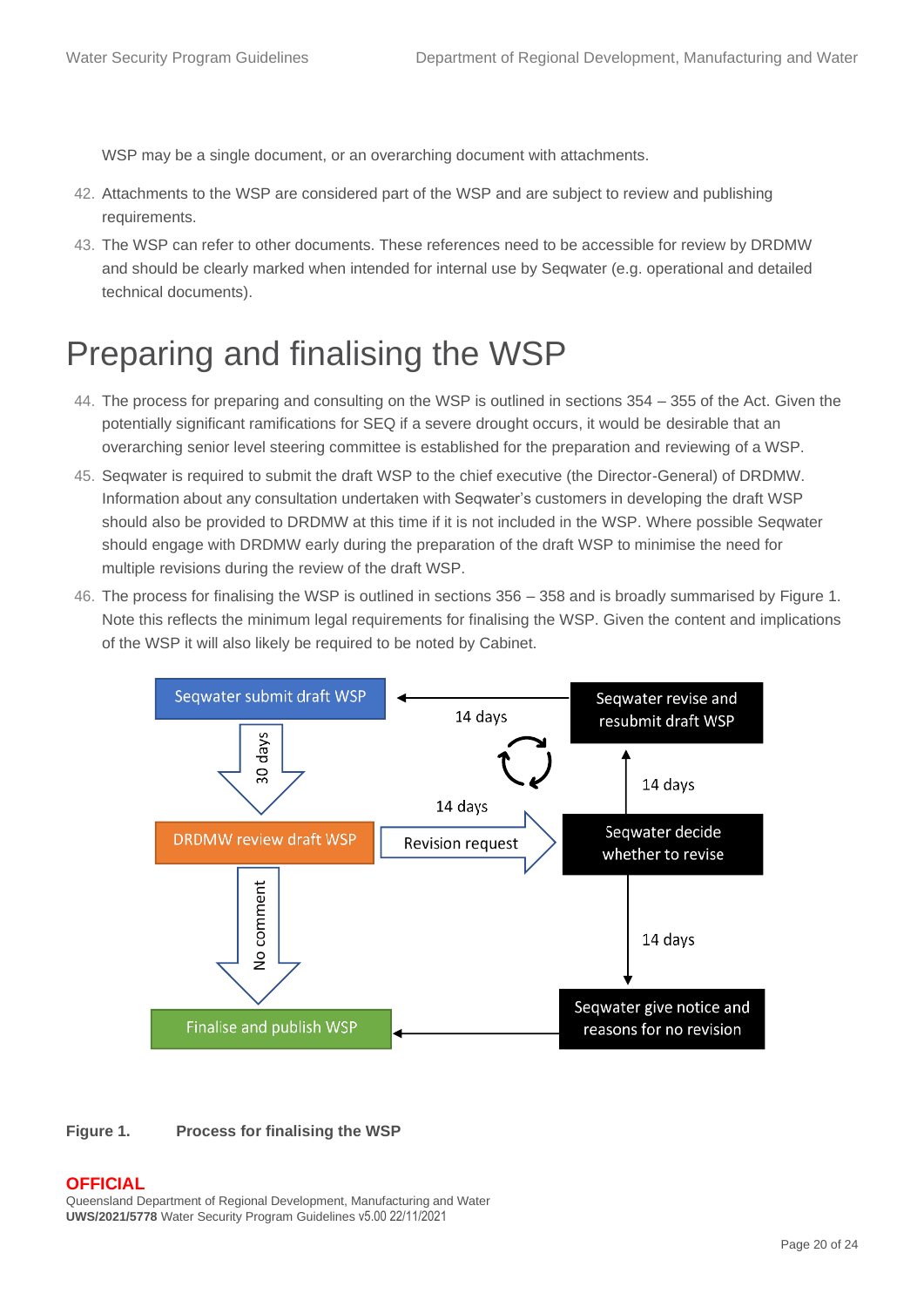### <span id="page-20-0"></span>Review

- 47. The WSP is required under section 359 of the Act to be reviewed at least every five years. Such a review should be completed, and the WSP finalised and published within the five-year timeframe. A review must also be undertaken if there is a significant change to a matter that will, or is likely to, affect the achievement of the desired LOS objectives for SEQ.
- 48. Seqwater may also choose to review all or part of the Water Security Program at any time.
- 49. Any document that is part of the WSP, including an attachment or appendix to the WSP, must be included in any review process. If any of Seqwater's arrangements, strategies or measures for any of the matters specified in section 353(1) of the Act have a significant change, the relevant documents must be updated and provided to the chief executive of DRDMW for review.
- 50. If the review determines that the WSP requires updating, Seqwater may choose to update only the relevant section/s of the WSP. Where only part of the WSP is updated, Seqwater should ensure that there is clear indication that the section has been updated and when.
- 51. If an administrative change is made to the WSP, Seqwater should advise DRDMW at least ten business days before publishing the updated WSP. An administrative change does not change the intent, or message of the Water Security Program and could include correcting typing or grammatical errors and changes to images.
- 52. If a change is to be made to the WSP that is a minor change, Seqwater will advise DRDMW at least 15 business days before the change is to be made and provide justification that the change is minor. Where DRDMW accept that this change is minor, Seqwater will amend the Program and update the chapter/s on the Seqwater website. If DRDMW do not accept the change is minor, Seqwater should progress a review of the chapter/s in accordance with items 49 and 50 of this guideline.

A minor change is considered to be a text change or update to information which does not materially impact on the facilitation of the desired level of service objectives, the operating strategies, future infrastructure needs, management of infrastructure, demand management or drought response approach.

53. Where the change is considered significant Seqwater will consult with the DRDMW and progress a review of the chapter/s in accordance with items 49 and 50 of this guideline. A significant change is considered to be a change which impacts on the facilitation of the desired level of service objectives or the drought response approach, or government policy.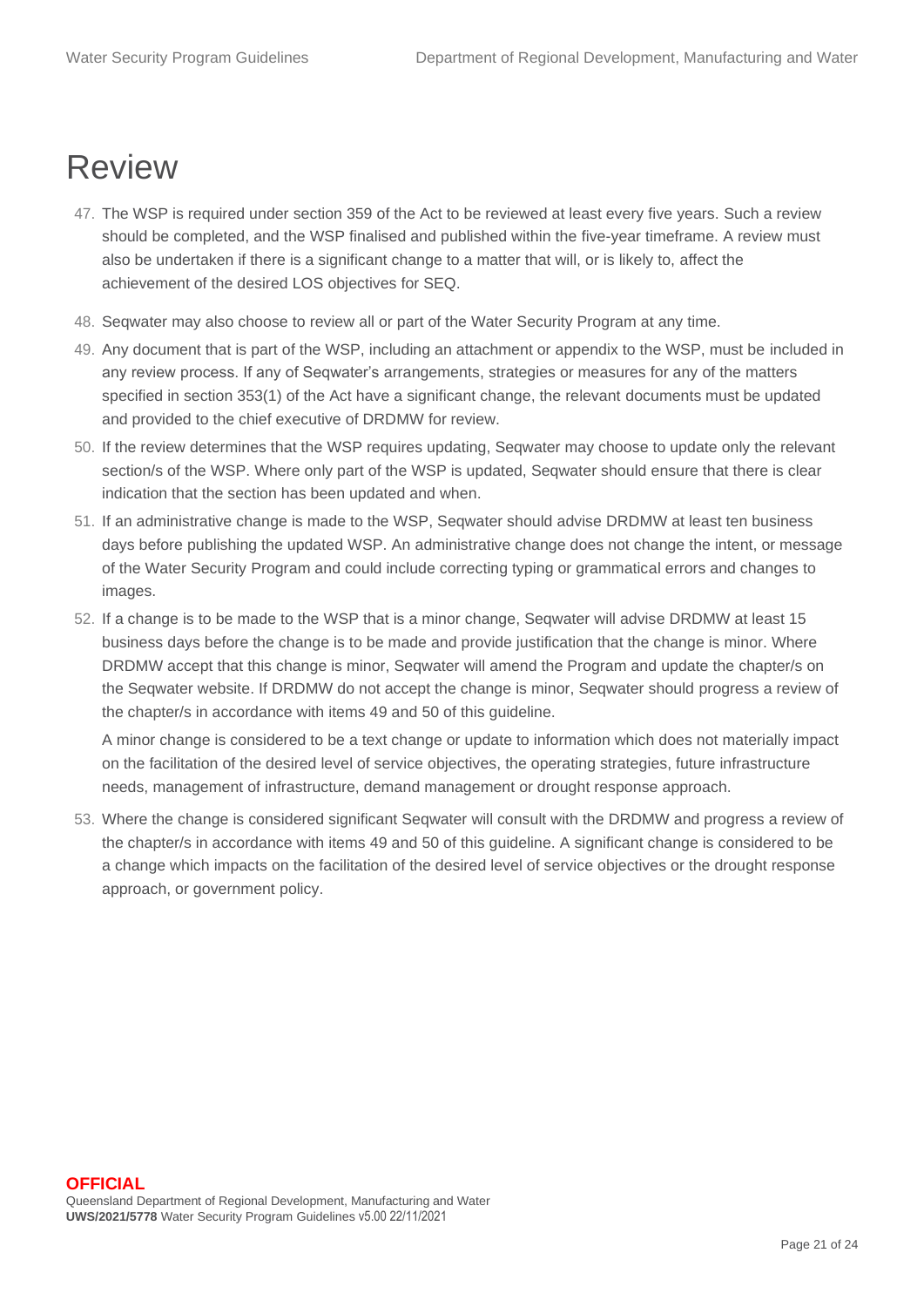# <span id="page-21-0"></span>Attachment 1. Compliance requirements of the guideline

| Section     | <b>Topic</b>                                                | Background<br>information | Supporting<br>document | Suggested<br>content in Water<br><b>Security Program</b> | Suggested content<br>in water security<br>annual report |
|-------------|-------------------------------------------------------------|---------------------------|------------------------|----------------------------------------------------------|---------------------------------------------------------|
| $1 - 5$     | Introduction                                                | $\checkmark$              |                        |                                                          |                                                         |
| $6 - 13$    | Planning context                                            | $\checkmark$              |                        |                                                          |                                                         |
| $14 - 17$   | Overview of content<br>requirements                         | ✓                         |                        |                                                          |                                                         |
| $18(a)-(e)$ | Water balance<br>assessments                                | ✓                         |                        |                                                          |                                                         |
| 18(a)       | Summary of water balance<br>assessment                      |                           |                        | $\checkmark$                                             |                                                         |
| 18(a)       | LOS yield for current<br>operations case                    |                           | $\checkmark$           |                                                          |                                                         |
| 19          | Overview of PRAUD<br>requirement                            | $\checkmark$              |                        |                                                          |                                                         |
| $20(a)-(e)$ | Demand projections,<br>assumptions and process              |                           |                        | $\checkmark$                                             |                                                         |
| 20(f)       | Water balance assessment                                    |                           |                        | $\checkmark$                                             |                                                         |
| 21          | Overview of drought<br>response requirement                 | $\checkmark$              |                        |                                                          |                                                         |
| $22(a)-(h)$ | Drought response triggers,<br>triggers and risks            |                           |                        | $\checkmark$                                             |                                                         |
| $23(a)-(d)$ | Provision of the essential<br>minimum supply volume         |                           |                        | $\checkmark$                                             |                                                         |
| $24(a)-(d)$ | Detail of grid-connected<br>communities drought<br>response |                           |                        | $\checkmark$                                             |                                                         |
| $25(a)-(c)$ | Detail of off-grid<br>communities drought<br>response       |                           |                        | $\checkmark$                                             |                                                         |
| 26          | Overview of infrastructure<br>planning requirement          | $\checkmark$              |                        |                                                          |                                                         |
| 27(a)       | Case scenario overview                                      |                           |                        | $\checkmark$                                             |                                                         |
| $27(b)-(c)$ | Future infrastructure<br>requirements                       |                           |                        | $\checkmark$                                             |                                                         |
| 27(d)       | Principle for providing water<br>to non-urban customer      |                           |                        | ✓                                                        |                                                         |

#### **OFFICIAL**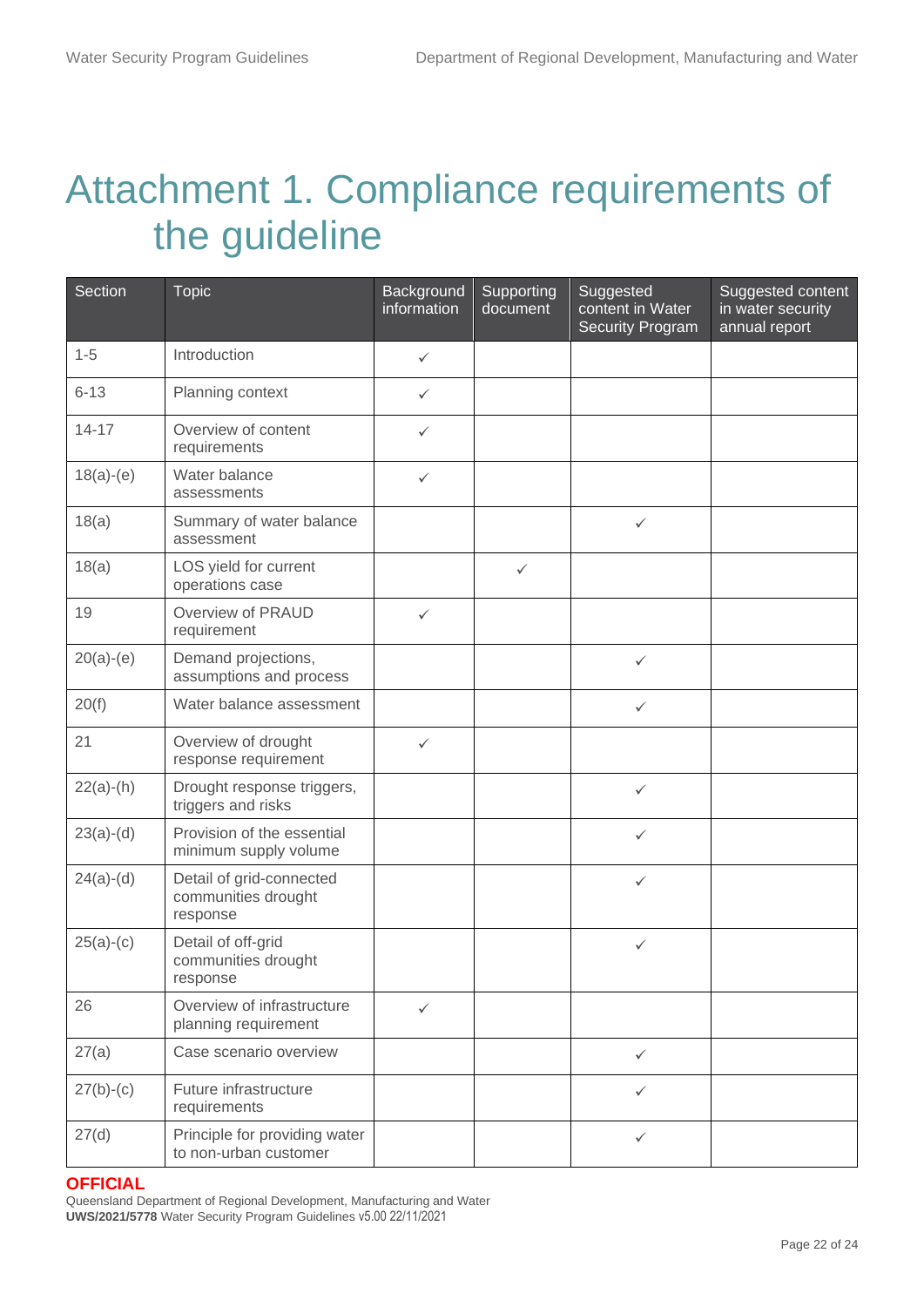| Section     | <b>Topic</b>                                                            | Background<br>information | Supporting<br>document | Suggested<br>content in Water<br><b>Security Program</b> | Suggested content<br>in water security<br>annual report |
|-------------|-------------------------------------------------------------------------|---------------------------|------------------------|----------------------------------------------------------|---------------------------------------------------------|
| 27(e)       | Consideration of<br>neighbouring communities                            |                           |                        | ✓                                                        |                                                         |
| 27(e)       |                                                                         |                           | $\checkmark$           |                                                          |                                                         |
| 28          | Supporting documents for<br>infrastructure planning                     |                           | ✓                      |                                                          |                                                         |
| 29          | Overview of infrastructure<br>operations and<br>management requirement  | ✓                         |                        |                                                          |                                                         |
| $30(a)-(e)$ | Details of infrastructure<br>operations and<br>management               |                           |                        | ✓                                                        |                                                         |
| 31          | Supporting documents for<br>infrastructure operations<br>and management |                           | $\checkmark$           |                                                          |                                                         |
| 32          | Overview of demand<br>management requirement                            | ✓                         |                        |                                                          |                                                         |
| 33          | Agreement with SEQ<br>service providers                                 | $\checkmark$              |                        |                                                          |                                                         |
| $34(a)-(f)$ | Demand management<br>considerations, measures<br>and triggers           |                           |                        | ✓                                                        |                                                         |
| 35          | Demand management<br>solution                                           | ✓                         |                        |                                                          |                                                         |
| 36          | Collaboration with SEQ<br>service providers for<br>demand management    | ✓                         |                        |                                                          |                                                         |
| 36(a)       | Development of demand<br>management strategy                            |                           |                        | ✓                                                        |                                                         |
| 37          | Details of publishing the<br>water security annual report               |                           |                        | ✓                                                        |                                                         |
| $38(a)-(c)$ | Demand annual<br>assessment                                             |                           |                        |                                                          | $\checkmark$                                            |
| 39          | Format of water security<br>annual report                               | $\checkmark$              |                        |                                                          |                                                         |
| $40(a)-(f)$ | Assessment of water<br>supply security risk                             |                           |                        |                                                          | $\checkmark$                                            |
| $41 - 43$   | Format of the WSP                                                       | $\checkmark$              |                        |                                                          |                                                         |
| 45-46       | Preparing and finalising the<br><b>WSP</b>                              | ✓                         |                        |                                                          |                                                         |
| 47-53       | Review of the WSP                                                       | $\checkmark$              |                        |                                                          |                                                         |

#### **OFFICIAL**